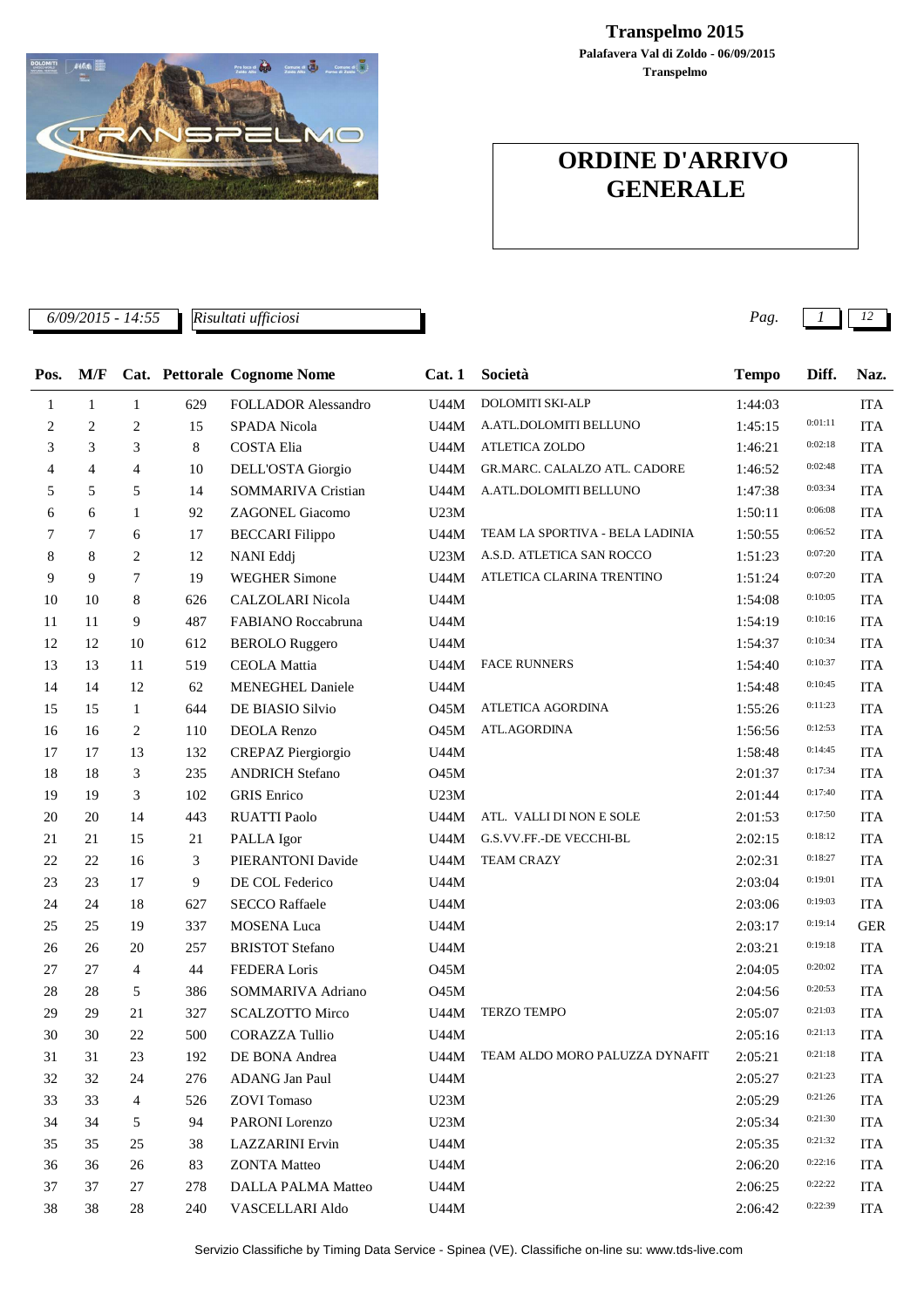*6/09/2015 - 14:55 Pag. 2 12 Risultati ufficiosi*

| Pos.   | M/F            |              |                | Cat. Pettorale Cognome Nome   | Cat.1       | Società                              | <b>Tempo</b> | Diff.   | Naz.       |
|--------|----------------|--------------|----------------|-------------------------------|-------------|--------------------------------------|--------------|---------|------------|
| 39     | 39             | 29           | 568            | <b>CASON Riccardo</b>         | U44M        |                                      | 2:07:21      | 0:23:17 | <b>ITA</b> |
| 40     | 40             | 6            | 311            | <b>TAMBURLIN Marco</b>        | <b>O45M</b> |                                      | 2:07:25      | 0:23:22 | <b>ITA</b> |
| 41     | 41             | 30           | 224            | SOCCOL Claudio                | U44M        |                                      | 2:08:19      | 0:24:16 | <b>ITA</b> |
| 42     | 42             | 31           | 271            | <b>LARESE</b> Apollonio       | U44M        | US TRE CIME AURONZO                  | 2:08:34      | 0:24:31 | <b>ITA</b> |
| 43     | 43             | 32           | 360            | <b>ORLER Simone</b>           | U44M        |                                      | 2:08:46      | 0:24:42 | <b>ITA</b> |
| 44     | 44             | 33           | 645            | <b>TRENTINI</b> Luciano       | U44M        |                                      | 2:08:55      | 0:24:51 | <b>ITA</b> |
| 45     | 45             | 34           | 376            | <b>CORRA' Diego</b>           | U44M        |                                      | 2:09:03      | 0:24:59 | <b>ITA</b> |
| 46     | 1              | $\mathbf{1}$ | 6              | DE FILIPPO Cicilia            | <b>U44F</b> | DOLOMITI SKI-ALP                     | 2:09:07      | 0:25:04 | <b>ITA</b> |
| 47     | 2              | 2            | $20\,$         | PEDEVILLA Anna                | <b>U44F</b> |                                      | 2:09:52      | 0:25:48 | <b>ITA</b> |
| 48     | 46             | 6            | 513            | <b>PERER Anthony</b>          | U23M        |                                      | 2:11:02      | 0:26:58 | <b>ITA</b> |
| 49     | 47             | 35           | 652            | <b>COSTABIEI Patrick</b>      | U44M        |                                      | 2:11:14      | 0:27:11 | <b>ITA</b> |
| 50     | 48             | 36           | 332            | <b>MAERAN</b> Alex            | U44M        | ASS.GIRO DELLE MURA CITTA"FEL        | 2:11:19      | 0:27:16 | <b>ITA</b> |
| 51     | 49             | 7            | 431            | <b>FONTANIVE Marco</b>        | <b>O45M</b> |                                      | 2:11:38      | 0:27:34 | <b>ITA</b> |
| 52     | 50             | 8            | 564            | <b>MASCARIN Marc</b>          | <b>O45M</b> |                                      | 2:11:49      | 0:27:46 | <b>ITA</b> |
| 53     | 51             | 37           | 366            | <b>CALCINONI Massimiliano</b> | U44M        |                                      | 2:11:50      | 0:27:46 | <b>ITA</b> |
| 54     | 52             | 38           | 574            | MICHIELLI Federico            | U44M        |                                      | 2:11:53      | 0:27:49 | <b>ITA</b> |
| 55     | 53             | 39           | 430            | CHINI Tiziano                 | U44M        | BERGTEAM A.S.D.                      | 2:12:03      | 0:28:00 | <b>ITA</b> |
| 56     | 54             | 40           | 99             | MENEGHELLO Alberto            | <b>U44M</b> | A.S.D. RAIN RUNNERS                  | 2:12:15      | 0:28:12 | <b>ITA</b> |
| 57     | 55             | 41           | 339            | <b>CERVO</b> Matteo           | U44M        |                                      | 2:12:23      | 0:28:20 | <b>ITA</b> |
| 58     | 56             | 42           | 168            | DE LORENZI Angelo             | U44M        | GS.TORTELLINI VOLTAN MARTELLAG       | 2:13:21      | 0:29:18 | <b>ITA</b> |
| 59     | 57             | 7            | 490            | <b>TOMAS</b> Gabriele         | U23M        |                                      | 2:14:17      | 0:30:14 | <b>ITA</b> |
| 60     | 58             | 43           | 497            | DASSIE' Luca                  | U44M        |                                      | 2:14:17      | 0:30:14 | <b>ITA</b> |
| 61     | 59             | 44           | 517            | <b>CANINS</b> Simon           | U44M        |                                      | 2:14:31      | 0:30:28 | <b>ITA</b> |
| 62     | 60             | 45           | 514            | MIGLIORANZA David             | U44M        |                                      | 2:14:33      | 0:30:30 | <b>ITA</b> |
| 63     | 61             | 46           | 74             | ZAGO Marco                    | U44M        | <b>IDEALDOOR LIBERTAS S. BIAGIO</b>  | 2:14:54      | 0:30:51 | <b>ITA</b> |
| 64     | 62             | 47           | 372            | PITSCHEIDER Roland            | U44M        |                                      | 2:15:02      | 0:30:59 | <b>ITA</b> |
| 65     | 63             | 8            | 400            | LUISETTO Lorenzo              | U23M        |                                      | 2:15:58      | 0:31:55 | <b>ITA</b> |
| 66     | 64             | 48           | 218            | <b>SCARIOT Luca</b>           | <b>U44M</b> |                                      | 2:16:08      | 0:32:05 | <b>ITA</b> |
| 67     | 65             | 9            | 415            | DE BONA Fabio                 | O45M        | <b>G.S.QUANTIN - TRATT. I NOVEMB</b> | 2:16:55      | 0:32:51 | <b>ITA</b> |
| 68     | 66             | 10           | 555            | TROI Serafino                 | <b>O45M</b> |                                      | 2:17:01      | 0:32:57 | <b>ITA</b> |
| 69     | 67             | 49           | 509            | PALLUA Sebastiano             | U44M        |                                      | 2:17:26      | 0:33:22 | <b>ITA</b> |
| 70     | 68             | 50           | 595            | DE MARTIN Diego               | U44M        |                                      | 2:17:39      | 0:33:36 | <b>ITA</b> |
| 71     | 3              | 3            | $\overline{c}$ | <b>SERAFINI Silvia</b>        | <b>U44F</b> | <b>CUS PADOVA</b>                    | 2:17:50      | 0:33:47 | <b>ITA</b> |
| $72\,$ | 69             | 51           | 253            | <b>CODEMO</b> Francesco       | <b>U44M</b> |                                      | 2:18:34      | 0:34:31 | <b>ITA</b> |
| 73     | 70             | 52           | 412            | TREVISANELLO Gianni           | U44M        |                                      | 2:18:42      | 0:34:39 | <b>ITA</b> |
| 74     | $\overline{4}$ | 4            | 387            | POMARE Deborah                | <b>U44F</b> | <b>U.S. PRIMIERO ASD</b>             | 2:18:44      | 0:34:41 | <b>ITA</b> |
| 75     | 71             | 53           | 188            | D'ALBERTO Emanuel             | U44M        |                                      | 2:18:45      | 0:34:42 | <b>ITA</b> |
| 76     | 72             | 54           | 444            | DE TOFFOL Giovanni            | U44M        |                                      | 2:19:12      | 0:35:09 | <b>ITA</b> |
| 77     | 73             | 55           | 543            | COSTA Daigoro Antoni          | U44M        |                                      | 2:19:15      | 0:35:12 | <b>ITA</b> |
| $78\,$ | 74             | 56           | 452            | <b>POLLINI Marco</b>          | U44M        |                                      | 2:19:21      | 0:35:18 | <b>ITA</b> |
| 79     | 75             | 9            | 288            | PAVANELLO Andrea              | U23M        |                                      | 2:19:31      | 0:35:28 | <b>ITA</b> |
| 80     | 76             | 57           | 485            | DE CESERO Eros                | U44M        |                                      | 2:20:02      | 0:35:59 | <b>ITA</b> |
| 81     | 77             | 58           | 401            | ALBERIOLI Alessandro          | U44M        | MARATHON CLUB TRENTO                 | 2:20:23      | 0:36:19 | <b>ITA</b> |
| 82     | 78             | 59           | 404            | LOVATO Andrea                 | U44M        |                                      | 2:20:28      | 0:36:25 | <b>ITA</b> |
| 83     | 79             | 60           | 414            | <b>COMELATO Andrea</b>        | U44M        |                                      | 2:21:08      | 0:37:05 | <b>ITA</b> |
| 84     | 80             | 61           | 158            | <b>GUADAGNIN Francesco</b>    | U44M        |                                      | 2:21:15      | 0:37:12 | <b>ITA</b> |
| 85     | 81             | 62           | 478            | STORTI Roberto                | U44M        | RUNNERS TEAM ZANE'                   | 2:21:34      | 0:37:30 | <b>ITA</b> |
| 86     | 82             | 63           | 589            | ROSSO Dennis                  | U44M        | A.S.D. STILELIBERO                   | 2:22:00      | 0:37:57 | ITA        |
| $87\,$ | 83             | 64           | 335            | PIAZZA Cristian               | U44M        | POLISPORTIVA MONTEREALE              | 2:22:03      | 0:38:00 | <b>ITA</b> |
| $88\,$ | 84             | 65           | 270            | SEGATO Alberto                | U44M        |                                      | 2:22:49      | 0:38:46 | <b>ITA</b> |
| 89     | 85             | 66           | 512            | PEGORARO Marco                | U44M        | TONIC RUNNERS                        | 2:23:02      | 0:38:58 | ITA        |
|        |                |              |                |                               |             |                                      |              |         |            |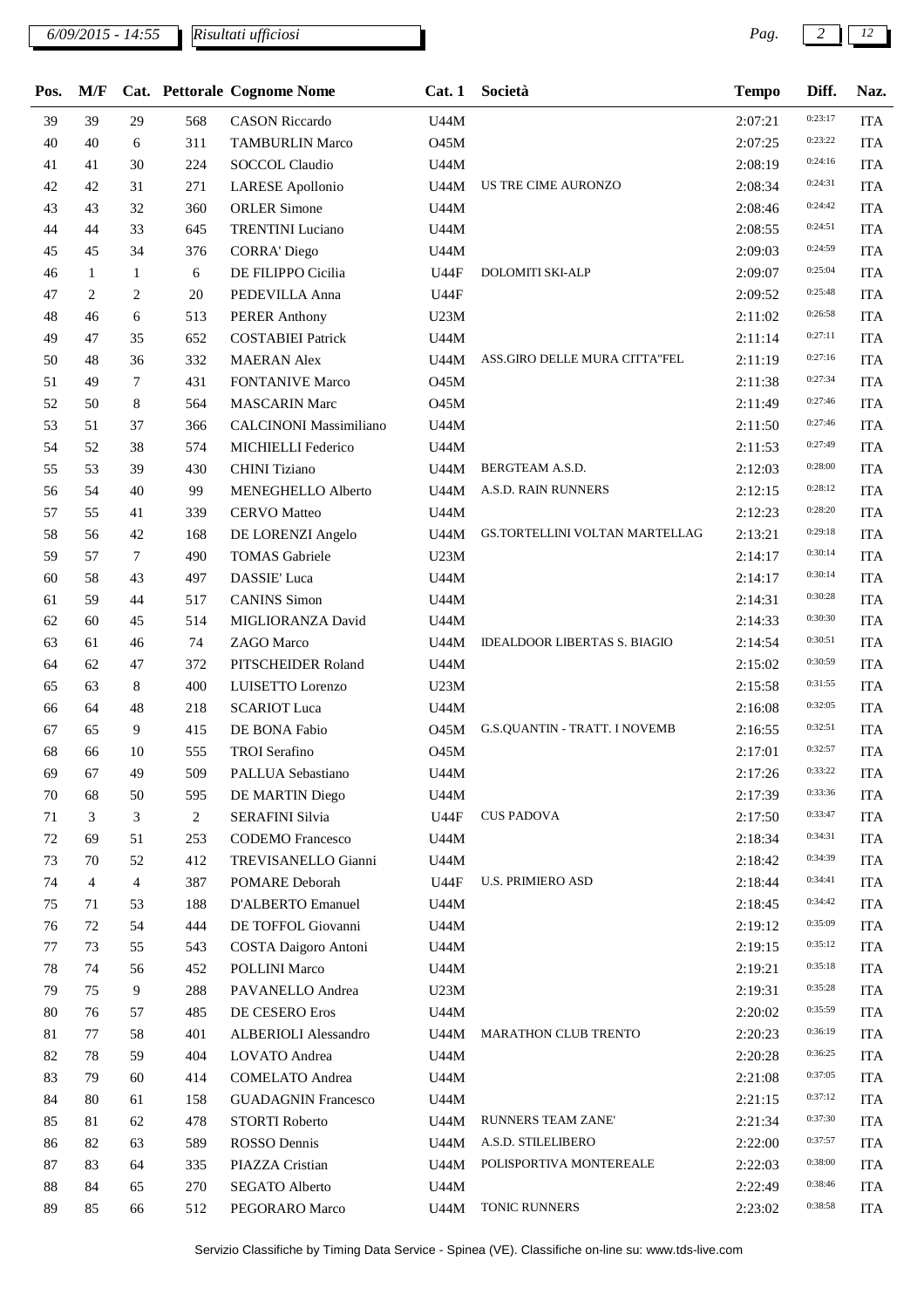*6/09/2015 - 14:55 Pag. 3 12 Risultati ufficiosi*

| Pos. | M/F             |              |        | Cat. Pettorale Cognome Nome | Cat.1               | Società                              | <b>Tempo</b> | Diff.   | Naz.       |
|------|-----------------|--------------|--------|-----------------------------|---------------------|--------------------------------------|--------------|---------|------------|
| 90   | 86              | 67           | 349    | PIOVESANA Alex              | U44M                |                                      | 2:23:03      | 0:39:00 | <b>ITA</b> |
| 91   | 87              | 10           | 64     | <b>BOBBO</b> Mattia         | U23M                | <b>BREMA RUNNING TEAM</b>            | 2:23:45      | 0:39:41 | <b>ITA</b> |
| 92   | 88              | 68           | 219    | <b>PETRUT Alex Cosmin</b>   | U44M                |                                      | 2:23:48      | 0:39:45 | <b>ROU</b> |
| 93   | 89              | 11           | 416    | DE BONA Matteo              | U23M                | <b>G.S.QUANTIN - TRATT. I NOVEMB</b> | 2:23:51      | 0:39:48 | <b>ITA</b> |
| 94   | 90              | 69           | 530    | <b>FAVERO</b> Marco         | U44M                |                                      | 2:23:59      | 0:39:55 | <b>ITA</b> |
| 95   | 91              | 11           | 81     | <b>MARANGON Jacopo</b>      | <b>O45M</b>         |                                      | 2:24:24      | 0:40:20 | <b>ITA</b> |
| 96   | 5               | 5            | $\tau$ | <b>BRUSTOLON Martina</b>    | U44F                |                                      | 2:24:25      | 0:40:22 | <b>ITA</b> |
| 97   | 92              | 70           | 305    | ROMANELLI Ivo               | U44M                | POLISPORTIVA MONTEREALE              | 2:24:26      | 0:40:22 | <b>ITA</b> |
| 98   | 93              | 12           | 540    | <b>TORMENA</b> Andrea       | <b>O45M</b>         |                                      | 2:24:33      | 0:40:29 | <b>ITA</b> |
| 99   | 94              | 13           | 264    | <b>GHIELMI Rocco</b>        | O45M                | <b>ASD SAMPOLESE</b>                 | 2:25:41      | 0:41:38 | <b>ITA</b> |
| 100  | 95              | 71           | 616    | <b>CASTELLER Fabio</b>      | U44M                |                                      | 2:25:44      | 0:41:41 | <b>ITA</b> |
| 101  | 96              | 72           | 433    | SIMONI Gianluca             | U44M                |                                      | 2:26:17      | 0:42:14 | <b>ITA</b> |
| 102  | 97              | 14           | 515    | DA PONT Valter              | <b>O45M</b>         |                                      | 2:26:27      | 0:42:24 | <b>ITA</b> |
| 103  | 98              | 73           | 586    | D'INCÀ Cristiano            | U44M                |                                      | 2:26:34      | 0:42:30 | <b>ITA</b> |
| 104  | 99              | 15           | 160    | SOPPELSA Ferrandi           | <b>O45M</b>         | <b>U.S. CENCENIGHE</b>               | 2:26:43      | 0:42:40 | <b>ITA</b> |
| 105  | 100             | 74           | 533    | PANA Andrea                 | U44M                | <b>RUNNERS TEAM ZANE'</b>            | 2:27:06      | 0:43:03 | <b>ITA</b> |
| 106  | 101             | 75           | 282    | <b>CANOVA</b> Manolo        | U44M                |                                      | 2:27:14      | 0:43:10 | <b>ITA</b> |
| 107  | 102             | 76           | 190    | FARRONATO Claudio           | U44M                |                                      | 2:27:25      | 0:43:22 | <b>ITA</b> |
| 108  | 103             | 77           | 521    | DAL ZOTTO Fabio             | U44M                |                                      | 2:27:28      | 0:43:25 | <b>ITA</b> |
| 109  | 104             | 16           | 187    | <b>CAPPELLER Stefano</b>    | <b>O45M</b>         |                                      | 2:27:55      | 0:43:52 | <b>ITA</b> |
| 110  | 105             | 78           | 560    | <b>GRANDESSO</b> Giacomo    | U44M                |                                      | 2:28:07      | 0:44:04 | <b>ITA</b> |
| 111  | 106             | 17           | 214    | CANAL Ivan                  | <b>O45M</b>         |                                      | 2:28:17      | 0:44:13 | <b>ITA</b> |
| 112  | 107             | 79           | 488    | DE ZAN Manuel               | U44M                |                                      | 2:28:32      | 0:44:28 | <b>ITA</b> |
| 113  | 108             | 18           | 590    | <b>CADORIN Bruno</b>        | <b>O45M</b>         | ATLETICA AGORDINA                    | 2:28:39      | 0:44:36 | <b>ITA</b> |
| 114  | 6               | 6            | 13     | SBRISSA Tina                | U44F                | SOC.ATLETICA BRENTELLA PADOVA        | 2:28:49      | 0:44:46 | <b>ITA</b> |
| 115  | 109             | 80           | 16     | <b>SCALET Simone</b>        | U44M                |                                      | 2:28:50      | 0:44:47 | <b>ITA</b> |
| 116  | $7\phantom{.0}$ | $\tau$       | 18     | <b>ZANON</b> Stefania       | <b>U44F</b>         | DOLOMITI SKI-ALP                     | 2:29:07      | 0:45:03 | <b>ITA</b> |
| 117  | 110             | 81           | 660    | <b>GABRIELI</b> Andrea      | U44M                | <b>SKY TEAM LAGORAI</b>              | 2:29:07      | 0:45:04 | <b>ITA</b> |
| 118  | 111             | 82           | 388    | <b>ABELLI</b> Alessandro    | U44M                |                                      | 2:29:09      | 0:45:06 | <b>ITA</b> |
| 119  | 112             | 19           | 633    | DE BARBA Roberto            | <b>O45M</b>         |                                      | 2:29:14      | 0:45:11 | <b>ITA</b> |
| 120  | 113             | 83           | 466    | <b>BASSO LUCA Daniele</b>   | U44M                |                                      | 2:29:21      | 0:45:17 | <b>ITA</b> |
|      |                 |              |        |                             |                     | ATL. BONDENO                         |              | 0:45:18 |            |
| 121  | 114             | 84           | 230    | <b>TARTARI</b> Alfredo      | U44M<br><b>O45M</b> |                                      | 2:29:21      | 0:45:23 | <b>ITA</b> |
| 122  | 115<br>116      | 20           | 136    | MORELLATO Valerio           |                     |                                      | 2:29:26      | 0:45:24 | <b>ITA</b> |
| 123  |                 | 85           | 457    | <b>SANDRIN Stefano</b>      | U44M                |                                      | 2:29:27      | 0:45:25 | <b>ITA</b> |
| 124  | 117             | 86           | 145    | <b>CARAZZAI</b> Francesco   | U44M                | A.S.D. ATLETICA SAN ROCCO            | 2:29:29      | 0:45:36 | <b>ITA</b> |
| 125  | 118             | 87           | 180    | DA REN Boris                | U44M                |                                      | 2:29:39      | 0:45:38 | <b>ITA</b> |
| 126  | 8               | 8            | 385    | CAMPIGOTTO Michela          | <b>U44F</b>         |                                      | 2:29:42      | 0:45:43 | <b>ITA</b> |
| 127  | 119             | 88           | 151    | <b>GALLINA</b> Christian    | U44M                |                                      | 2:29:47      | 0:45:43 | <b>ITA</b> |
| 128  | 120             | 89           | 120    | DAL FARRA Enrico            | U44M                |                                      | 2:29:47      |         | <b>ITA</b> |
| 129  | 121             | $\mathbf{1}$ | 319    | <b>ZANELLI</b> Renato       | O60M                | ATL. PIACENZA                        | 2:29:53      | 0:45:49 | <b>ITA</b> |
| 130  | 122             | 21           | 189    | <b>SARTORI</b> Geppo        | <b>O45M</b>         | A.S.D. BOOMERANG RUNNERS             | 2:30:05      | 0:46:01 | <b>ITA</b> |
| 131  | 123             | 90           | 535    | MASIERO Michele             | U44M                |                                      | 2:30:05      | 0:46:02 | <b>ITA</b> |
| 132  | 124             | 22           | 594    | GUGLIELMO Dorigo            | <b>O45M</b>         | ATLETICA AVIANO                      | 2:30:09      | 0:46:06 | <b>ITA</b> |
| 133  | 125             | 91           | 119    | DE VIDO Davide              | U44M                |                                      | 2:30:09      | 0:46:06 | <b>ITA</b> |
| 134  | 9               | $\mathbf{1}$ | 207    | MORETTI-ADIMARI Mariann     | O45F                | ATL. CORTINA C. RURALE CORTINA       | 2:30:12      | 0:46:09 | <b>NOR</b> |
| 135  | 126             | 23           | 522    | <b>BETTEGA</b> Enrico       | <b>O45M</b>         |                                      | 2:30:24      | 0:46:21 | <b>ITA</b> |
| 136  | 127             | 12           | 297    | D'ALBERTO Michele           | U23M                |                                      | 2:30:30      | 0:46:27 | <b>ITA</b> |
| 137  | 128             | 92           | 552    | <b>MORO</b> Andrea          | U44M                |                                      | 2:30:45      | 0:46:42 | <b>ITA</b> |
| 138  | 129             | 24           | 624    | DE NONI Paolo Antonio       | 045M                | SILCA ULTRALITE VITTORIO V.TO        | 2:30:52      | 0:46:48 | <b>ITA</b> |
| 139  | 130             | 25           | 467    | LUGATO Davide               | O45M                | BREMA RUNNING TEAM                   | 2:30:58      | 0:46:54 | <b>ITA</b> |
| 140  | 131             | 93           | 585    | <b>MATTIAZZI Matteo</b>     | U44M                | ASD BARIZZA SPORT                    | 2:31:00      | 0:46:57 | <b>ITA</b> |

Servizio Classifiche by Timing Data Service - Spinea (VE). Classifiche on-line su: www.tds-live.com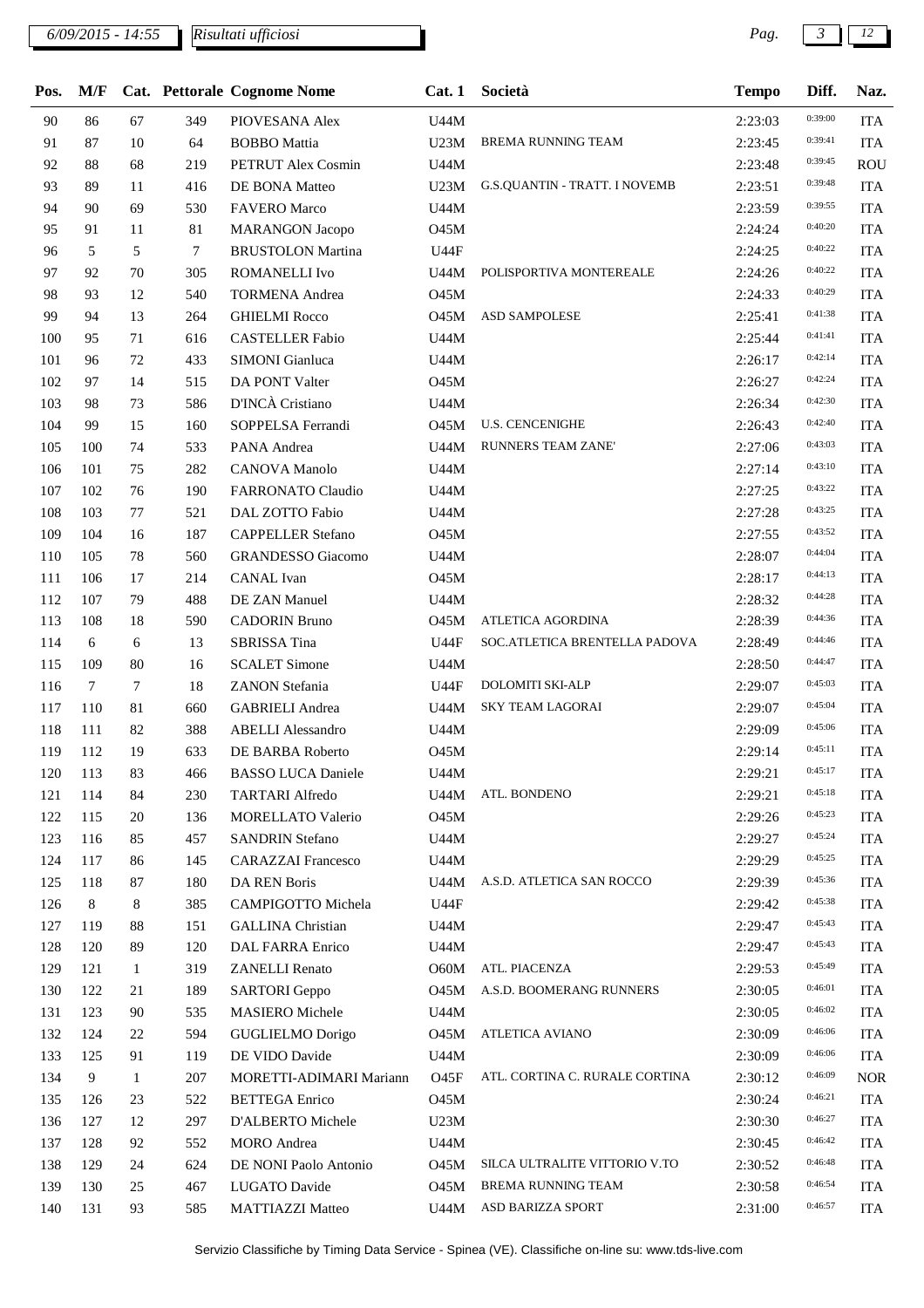*6/09/2015 - 14:55 Pag. 4 12 Risultati ufficiosi*

| Pos.       | M/F |     |     | Cat. Pettorale Cognome Nome | Cat.1       | Società                                    | <b>Tempo</b> | Diff.   | Naz.       |
|------------|-----|-----|-----|-----------------------------|-------------|--------------------------------------------|--------------|---------|------------|
| 141        | 132 | 26  | 41  | <b>ARTUSO Fabio</b>         | <b>O45M</b> |                                            | 2:31:02      | 0:46:59 | <b>ITA</b> |
| 142        | 133 | 94  | 300 | <b>FINAZZI</b> Luca         | U44M        | KINETIK PROGETTIAMO SALUTE SRL             | 2:31:10      | 0:47:06 | <b>ITA</b> |
| 143        | 134 | 95  | 531 | <b>TRAMET Marco</b>         | U44M        |                                            | 2:31:22      | 0:47:19 | <b>ITA</b> |
| 144        | 135 | 96  | 587 | <b>FOLLADOR Emanuele</b>    | U44M        | ATL.VALDOBBIADENE G.S.A.                   | 2:31:22      | 0:47:19 | <b>ITA</b> |
| 145        | 136 | 97  | 367 | <b>CIET</b> Samuele         | <b>U44M</b> |                                            | 2:31:34      | 0:47:31 | <b>ITA</b> |
| 146        | 137 | 98  | 211 | <b>MORO</b> Diego           | U44M        | PLAYLIFE SPORTS RUNNERS                    | 2:31:41      | 0:47:37 | <b>ITA</b> |
| 147        | 138 | 99  | 371 | <b>BOLZAN Massimo</b>       | U44M        |                                            | 2:31:58      | 0:47:54 | <b>ITA</b> |
| 148        | 139 | 100 | 445 | <b>BARISCIANO Roberto</b>   | U44M        | <b>G.S.POLLICINO</b>                       | 2:32:04      | 0:48:01 | <b>ITA</b> |
| 149        | 140 | 27  | 399 | <b>DALLA CORTE Luca</b>     | O45M        | ASS.GIRO DELLE MURA CITTA"FEL              | 2:32:07      | 0:48:03 | <b>ITA</b> |
| 150        | 141 | 28  | 312 | <b>CANAL Renato</b>         | <b>O45M</b> |                                            | 2:32:28      | 0:48:25 | <b>ITA</b> |
| 151        | 142 | 29  | 576 | <b>GIACOMELLI Stefano</b>   | <b>O45M</b> |                                            | 2:32:44      | 0:48:40 | <b>ITA</b> |
| 152        | 143 | 101 | 82  | <b>MION</b> Alessandro      | U44M        |                                            | 2:32:47      | 0:48:44 | <b>ITA</b> |
| 153        | 144 | 102 | 260 | DA CAS Matteo               | U44M        |                                            | 2:32:52      | 0:48:48 | <b>ITA</b> |
| 154        | 145 | 103 | 643 | <b>GASPARI</b> Nicola       | U44M        |                                            | 2:32:53      | 0:48:50 | <b>ITA</b> |
| 155        | 146 | 104 | 520 | REDO Luca                   | U44M        |                                            | 2:32:55      | 0:48:52 | <b>ITA</b> |
| 156        | 10  | 9   | 648 | DE AGÈ Anna                 | U44F        |                                            | 2:33:14      | 0:49:11 | <b>SWE</b> |
| 157        | 147 | 105 | 534 | <b>CHILESE Marco</b>        | U44M        | RUNNERS TEAM ZANE'                         | 2:33:19      | 0:49:16 | <b>ITA</b> |
| 158        | 148 | 106 | 406 | <b>COSTENIERO</b> Alberto   | U44M        |                                            | 2:33:29      | 0:49:26 | <b>ITA</b> |
| 159        | 149 | 107 | 331 | FAIN BINDA Michele          | U44M        |                                            | 2:33:33      | 0:49:29 | <b>ITA</b> |
| 160        | 150 | 108 | 35  | <b>SARTORI</b> Alessandro   | U44M        | CASSA DI RISPARMIO DI BOLZANO              | 2:33:34      | 0:49:31 | <b>ITA</b> |
| 161        | 151 | 109 | 449 | DEBERTOLIS Riccardo         | U44M        | <b>U.S. PRIMIERO ASD</b>                   | 2:33:36      | 0:49:33 | <b>ITA</b> |
| 162        | 152 | 110 | 495 | DALLA CORTE Christian       | U44M        | ANA ATL.FELTRE                             | 2:33:39      | 0:49:36 | <b>ITA</b> |
|            | 153 | 111 |     |                             | U44M        | <b>GRUPPO SPORTIVO RUN FOR MIKE</b>        |              | 0:49:36 | <b>ITA</b> |
| 163<br>164 | 154 | 112 | 477 | <b>ARMAN Michele</b>        |             |                                            | 2:33:39      | 0:49:37 | <b>ITA</b> |
|            |     |     | 361 | <b>COMELLO Francesco</b>    | U44M        |                                            | 2:33:40      | 0:49:49 |            |
| 165        | 155 | 30  | 498 | <b>SCOTTON Francesco</b>    | 045M        |                                            | 2:33:52      | 0:50:02 | <b>ITA</b> |
| 166        | 156 | 113 | 217 | <b>CIBIEN Matteo</b>        | U44M        |                                            | 2:34:06      | 0:50:30 | <b>ITA</b> |
| 167        | 157 | 31  | 484 | DELPIVO Massimo             | <b>O45M</b> | ATL. CORTINA C. RURALE CORTINA             | 2:34:33      | 0:50:51 | <b>ITA</b> |
| 168        | 158 | 114 | 265 | <b>COPES Alberto</b>        |             | U44M G.S. VALGEROLA CIAPPARELLI            | 2:34:54      |         | <b>ITA</b> |
| 169        | 159 | 115 | 165 | <b>STELLA Luca</b>          | U44M        |                                            | 2:34:57      | 0:50:53 | <b>ITA</b> |
| 170        | 160 | 116 | 280 | <b>BOTTEGAL Michele</b>     | U44M        |                                            | 2:35:00      | 0:50:56 | <b>ITA</b> |
| 171        | 161 | 117 | 468 | <b>BORTOLUZZI Alessio</b>   | U44M        |                                            | 2:35:13      | 0:51:09 | <b>ITA</b> |
| 172        | 162 | 118 | 33  | ROSSI Gregorio              | U44M        |                                            | 2:35:13      | 0:51:10 | <b>ITA</b> |
| 173        | 163 | 119 | 22  | <b>TESSARO</b> Fabio        | U44M        |                                            | 2:35:42      | 0:51:38 | <b>ITA</b> |
| 174        | 164 | 13  | 43  | DALL' ANESE Davide          | U23M        | N.ATL.S.GIACOMO BANCA D/MARCA              | 2:35:55      | 0:51:52 | <b>ITA</b> |
| 175        | 165 | 120 | 342 | DE ZOTTI Davide             | U44M        | FUEL TO RUN ASD                            | 2:35:56      | 0:51:52 | <b>ITA</b> |
| 176        | 166 | 121 | 413 | <b>TESSER Matteo</b>        | U44M        |                                            | 2:36:04      | 0:52:01 | <b>ITA</b> |
| 177        | 167 | 32  | 116 | <b>MERIDIO Paolo</b>        |             | <b>O45M LA FULMINEA RUNNING TEAM SINCE</b> | 2:36:12      | 0:52:09 | <b>ITA</b> |
| 178        | 168 | 122 | 317 | <b>MERINA</b> Matteo        | U44M        |                                            | 2:36:16      | 0:52:13 | <b>ITA</b> |
| 179        | 169 | 123 | 425 | FLAGELLO Antonio            | U44M        |                                            | 2:36:17      | 0:52:14 | <b>ITA</b> |
| 180        | 170 | 33  | 474 | PONTAROLO Valter            | <b>O45M</b> |                                            | 2:36:24      | 0:52:21 | <b>ITA</b> |
| 181        | 171 | 124 | 463 | <b>SOLIGO Manuel</b>        | U44M        | ASD PERCORRERE IL SILE                     | 2:36:30      | 0:52:26 | <b>ITA</b> |
| 182        | 172 | 125 | 601 | <b>MAZZOLI</b> Matteo       | U44M        | ASD TEAM PISSEI                            | 2:36:30      | 0:52:27 | <b>ITA</b> |
| 183        | 173 | 34  | 592 | DALLA CORTE Bruno           | <b>O45M</b> | <b>GIRO DELLE MURA</b>                     | 2:36:37      | 0:52:34 | <b>ITA</b> |
| 184        | 174 | 126 | 24  | PIAZZA Filippo              | U44M        |                                            | 2:36:45      | 0:52:42 | <b>ITA</b> |
| 185        | 175 | 35  | 505 | <b>DEMARCH Marino</b>       | <b>O45M</b> |                                            | 2:36:50      | 0:52:46 | <b>ITA</b> |
| 186        | 176 | 127 | 537 | <b>SCHIAVON Alessandro</b>  | U44M        | ASD SCARPE BIANCHE                         | 2:37:00      | 0:52:56 | <b>ITA</b> |
| 187        | 177 | 128 | 144 | DE BASTIANI Juri            | U44M        |                                            | 2:37:14      | 0:53:11 | <b>ITA</b> |
| 188        | 178 | 36  | 73  | <b>BERTOSSI</b> Enrico      | <b>O45M</b> |                                            | 2:37:19      | 0:53:16 | <b>ITA</b> |
| 189        | 11  | 10  | 503 | VOLPATO Martina             | <b>U44F</b> | ATL. DUE TORRI SPORTING NOALE              | 2:37:19      | 0:53:16 | <b>ITA</b> |
| 190        | 179 | 129 | 502 | <b>SCATTO Alberto</b>       | U44M        | ATL. DUE TORRI SPORTING NOALE              | 2:37:20      | 0:53:16 | ITA        |
| 191        | 180 | 130 | 117 | MARIUZZO Daniel             |             | U44M A.S.D. POLISPORTIVA FOSSALTINA        | 2:37:33      | 0:53:30 | <b>ITA</b> |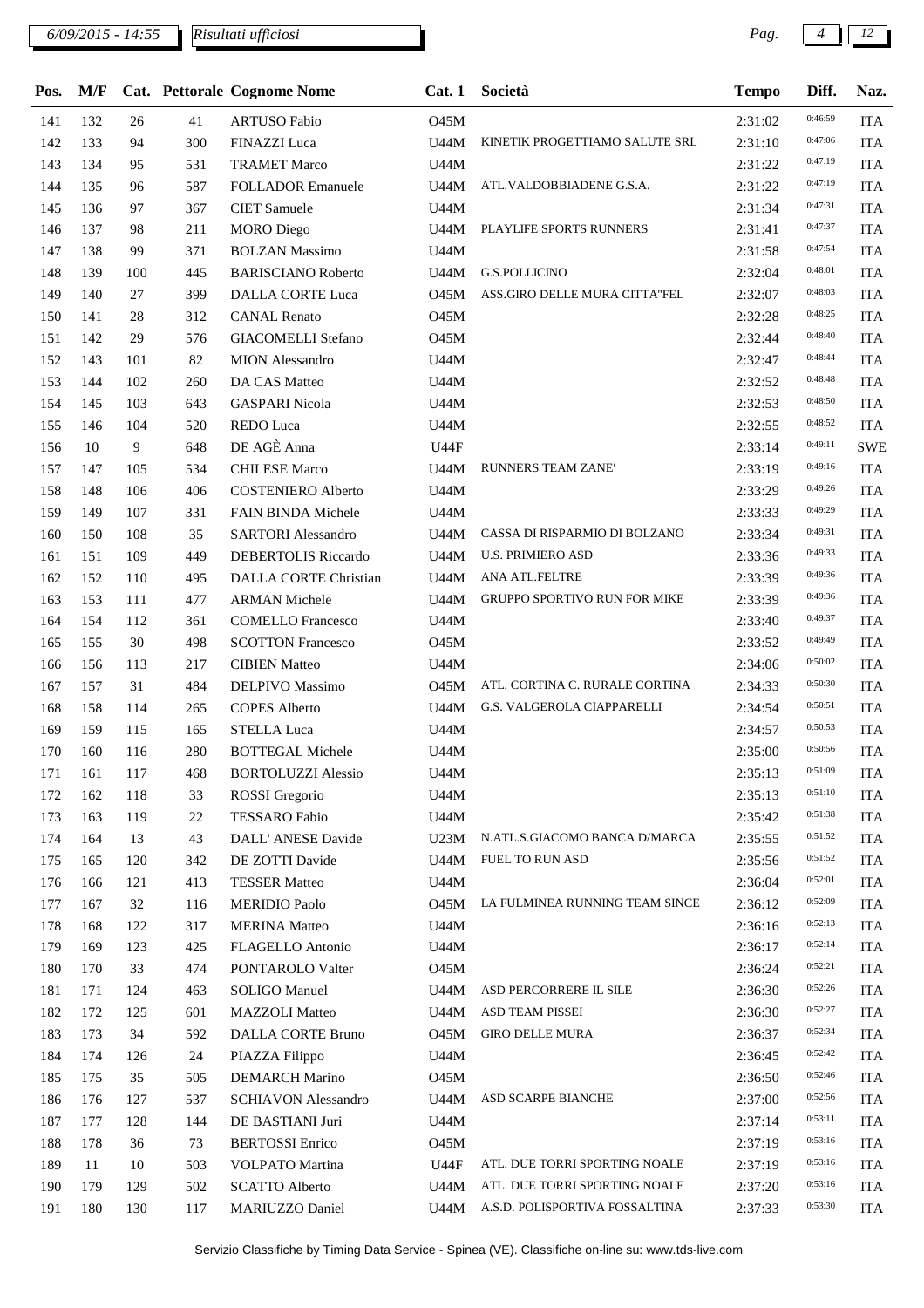| Pos. | M/F |              |        | Cat. Pettorale Cognome Nome | Cat.1       | Società                          | <b>Tempo</b> | Diff.   | Naz.       |
|------|-----|--------------|--------|-----------------------------|-------------|----------------------------------|--------------|---------|------------|
| 192  | 181 | 131          | 410    | <b>LOSS</b> Lorenzo         | U44M        | <b>U.S. PRIMIERO ASD</b>         | 2:37:37      | 0:53:34 | <b>ITA</b> |
| 193  | 182 | 37           | 602    | FIOR CARAFFA Filippo        | <b>O45M</b> | <b>U.S.PRIMIERO A.S.D</b>        | 2:37:44      | 0:53:40 | <b>ITA</b> |
| 194  | 183 | 38           | 106    | <b>BERTOLDO</b> Valerio     | <b>O45M</b> |                                  | 2:37:59      | 0:53:55 | <b>ITA</b> |
| 195  | 184 | 132          | 185    | ROS Giovanni                | U44M        |                                  | 2:38:02      | 0:53:58 | <b>ITA</b> |
| 196  | 185 | 133          | 373    | DE STEFANI Christian        | <b>U44M</b> | <b>GRUPPO SPORTIVO MERCURYUS</b> | 2:38:13      | 0:54:09 | <b>ITA</b> |
| 197  | 186 | 39           | 155    | <b>GROPPAZZI Edoardo</b>    | O45M        | SPORTIAMO TRIESTE A.S.D          | 2:38:16      | 0:54:13 | <b>ITA</b> |
| 198  | 187 | 134          | 79     | DE BONA Davide              | U44M        |                                  | 2:38:18      | 0:54:15 | <b>ITA</b> |
| 199  | 188 | 40           | 394    | <b>BETTEGA</b> Ernesto      | <b>O45M</b> | <b>U.S. PRIMIERO ASD</b>         | 2:38:29      | 0:54:25 | <b>ITA</b> |
| 200  | 189 | 41           | 598    | POLETTO Sergio              | O45M        | G. P. LIVENZA SACILE             | 2:38:47      | 0:54:44 | <b>ITA</b> |
| 201  | 190 | 135          | 149    | <b>BURBELLO Alberto</b>     | U44M        | SCUOLA DI MARATONA VITTORIO V    | 2:38:58      | 0:54:55 | <b>ITA</b> |
| 202  | 191 | 136          | 304    | <b>IRSARA</b> Rene          | U44M        |                                  | 2:39:02      | 0:54:59 | <b>ITA</b> |
| 203  | 192 | 137          | 236    | LUCCHETTA Matteo            | U44M        |                                  | 2:39:07      | 0:55:04 | <b>ITA</b> |
| 204  | 193 | 42           | 308    | NIETO Raùl Alberto          | <b>O45M</b> | ATL.MONTEBELLUNA VENETO BANCA    | 2:39:09      | 0:55:06 | ARG        |
| 205  | 194 | 138          | 393    | <b>GUAZZELLI Antonio</b>    | U44M        |                                  | 2:39:10      | 0:55:06 | <b>ITA</b> |
| 206  | 195 | 139          | 649    | STEFANI Andrea              | U44M        | <b>SKY TEAM LAGORAI</b>          | 2:39:16      | 0:55:13 | <b>ITA</b> |
| 207  | 196 | 140          | 101    | DA ROLD Francesco           | U44M        |                                  | 2:39:25      | 0:55:21 | <b>ITA</b> |
| 208  | 197 | 141          | 243    | <b>CARNIO</b> Andrea        | U44M        |                                  | 2:39:25      | 0:55:22 | <b>ITA</b> |
| 209  | 198 | 43           | 483    | <b>MEROTTO Maurizio</b>     | O45M        |                                  | 2:39:31      | 0:55:28 | <b>ITA</b> |
| 210  | 12  | 11           | 572    | <b>MIORI</b> Alberta        | <b>U44F</b> | LUIVAN SETTIGNANO                | 2:39:35      | 0:55:32 | <b>ITA</b> |
| 211  | 199 | 142          | 605    | <b>MOSCA Roberto</b>        | U44M        |                                  | 2:39:43      | 0:55:39 | <b>ITA</b> |
| 212  | 200 | 44           | 351    | <b>CASAGRANDE Roberto</b>   | O45M        |                                  | 2:39:48      | 0:55:45 | <b>ITA</b> |
| 213  | 201 | 45           | 573    | <b>PERALI Daniele</b>       | <b>O45M</b> |                                  | 2:40:31      | 0:56:28 | <b>ITA</b> |
| 214  | 202 | 143          | 133    | MOROSINOTTO Giovanni        | U44M        |                                  | 2:41:08      | 0:57:05 | <b>ITA</b> |
| 215  | 203 | 144          | 80     | FROZZA Stefano              | U44M        | ATLETICA VITTORIO VENETO         | 2:41:27      | 0:57:24 | <b>ITA</b> |
| 216  | 204 | 46           | 159    | PERUZZO Fulvio              | O45M        | ATL. SAN MARTINO COOP CASARSA    | 2:41:28      | 0:57:25 | <b>ITA</b> |
| 217  | 205 | 145          | 504    | DI LEO Luca                 | U44M        | ASD GRUPPO PODISTICO CAPITEO     | 2:41:34      | 0:57:30 | <b>ITA</b> |
| 218  | 206 | 146          | 258    | <b>MORO</b> Manuele         | U44M        |                                  | 2:41:35      | 0:57:32 | <b>ITA</b> |
| 219  | 207 | 147          | 290    | <b>VIECELI</b> Andrea       | U44M        |                                  | 2:41:36      | 0:57:33 | <b>ITA</b> |
| 220  | 208 | 148          | 47     | DELLA PUPPA Francesco       | U44M        | A.S.D. VERONA TRAIL RUNNERS      | 2:41:40      | 0:57:36 | <b>ITA</b> |
| 221  | 209 | 47           | 69     | ROSSETTO Graziano           | O45M        | <b>FUEL TO RUN</b>               | 2:41:45      | 0:57:42 | <b>ITA</b> |
| 222  | 13  | 12           | 352    | <b>MURER Miriam</b>         | <b>U44F</b> | <b>GS LA PIAVE 2000</b>          | 2:41:46      | 0:57:42 | <b>ITA</b> |
| 223  | 210 | 149          | 104    | <b>GRAZIAN Nicola</b>       | U44M        |                                  | 2:41:57      | 0:57:54 | <b>ITA</b> |
| 224  | 211 | 48           | 511    | <b>GEREMIA</b> Stefano      | O45M        | <b>A3 TRIATHLON</b>              | 2:42:38      | 0:58:34 | <b>ITA</b> |
| 225  | 212 | 49           | 618    | FLORIDIA Fabrizio           | <b>O45M</b> | <b>GS LA PIAVE 2000</b>          | 2:42:39      | 0:58:35 | <b>ITA</b> |
| 226  | 14  | $\mathbf{1}$ | 272    | DALL'ACQUA Caterina         | U23F        |                                  | 2:42:56      | 0:58:52 | <b>ITA</b> |
| 227  | 213 | $\mathbf{1}$ | 84     | $ -$                        |             |                                  | 2:43:04      | 0:59:00 | <b>ITA</b> |
| 228  | 214 | 150          | 417    | SAVORGNANI Michele          | U44M        |                                  | 2:43:12      | 0:59:08 | <b>ITA</b> |
| 229  | 215 | 151          | 40     | <b>SACCARDO Filippo</b>     | U44M        | A.S.D. VERONA TRAIL RUNNERS      | 2:43:19      | 0:59:16 | <b>ITA</b> |
| 230  | 15  | 13           | 11     | <b>GALLINA Fabia</b>        | U44F        | A.S.D. ATLETICA SAN ROCCO        | 2:43:32      | 0:59:29 | <b>ITA</b> |
| 231  | 216 | 152          | $28\,$ | <b>KOKAI</b> Peter          | U44M        |                                  | 2:43:34      | 0:59:30 | <b>ITA</b> |
| 232  | 217 | 153          | 628    | <b>COSTANTIN Matteo</b>     | U44M        |                                  | 2:43:40      | 0:59:37 | <b>ITA</b> |
| 233  | 16  | 14           | 95     | SBALCHIERO Anna             | <b>U44F</b> | TERZO TEMPO                      | 2:43:51      | 0:59:48 | <b>ITA</b> |
| 234  | 218 | 154          | 523    | <b>RECH Michele</b>         | U44M        |                                  | 2:44:05      | 1:00:02 | <b>ITA</b> |
| 235  | 219 | 50           | 544    | DAL MASO Alessandro         | <b>O45M</b> | <b>G.S.ALPINI VICENZA</b>        | 2:44:08      | 1:00:05 | <b>ITA</b> |
| 236  | 220 | 155          | 639    | <b>FAZIO</b> Francesco      | U44M        | G.P. PIE' VELOCE                 | 2:44:11      | 1:00:08 | <b>ITA</b> |
| 237  | 221 | 156          | 246    | <b>BUHIN Vlado</b>          | U44M        |                                  | 2:44:32      | 1:00:28 | <b>ITA</b> |
| 238  | 222 | 157          | 554    | COSTA Tiberio               | U44M        |                                  | 2:44:33      | 1:00:30 | <b>ITA</b> |
| 239  | 223 | 158          | 499    | ROSSI Carlo                 | U44M        |                                  | 2:44:42      | 1:00:39 | <b>ITA</b> |
| 240  | 224 | 159          | 377    | ROSANI Umberto              | U44M        |                                  | 2:44:45      | 1:00:41 | <b>ITA</b> |
| 241  | 225 | 160          | 164    | <b>CONTARIN Stefano</b>     | U44M        |                                  | 2:45:19      | 1:01:16 | <b>ITA</b> |
| 242  | 17  | 2            | 566    | <b>MERYL Pradel</b>         | U23F        | A.S.D. FONZASO                   | 2:45:37      | 1:01:33 | <b>ITA</b> |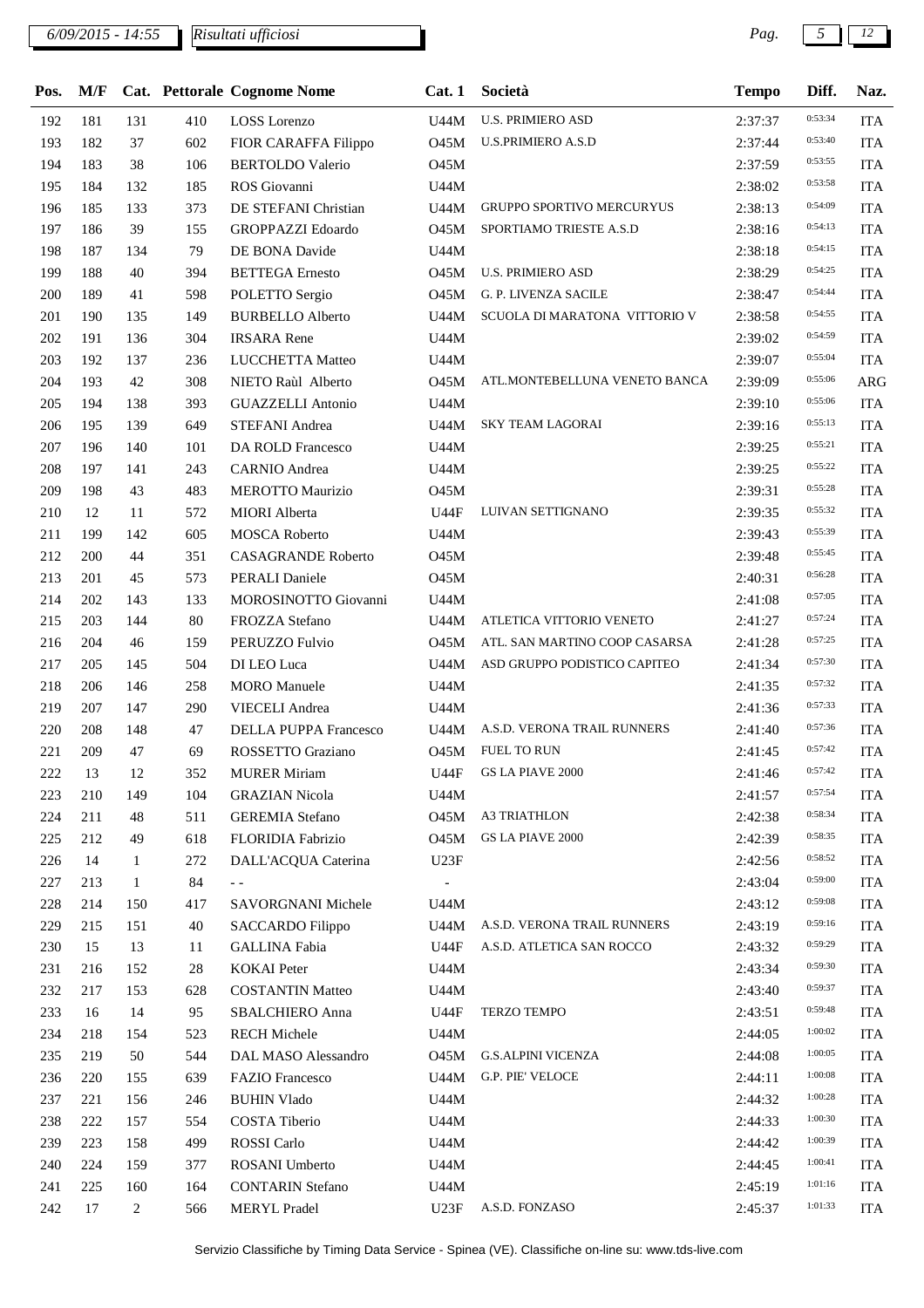| Pos. | M/F |     |     | Cat. Pettorale Cognome Nome | Cat.1       | Società                          | <b>Tempo</b> | Diff.   | Naz.       |
|------|-----|-----|-----|-----------------------------|-------------|----------------------------------|--------------|---------|------------|
| 243  | 226 | 161 | 538 | <b>GIACON</b> Ivan          | U44M        | ASD SCARPE BIANCHE               | 2:45:39      | 1:01:35 | <b>ITA</b> |
| 244  | 227 | 162 | 528 | <b>CALGARO</b> Enrico       | U44M        |                                  | 2:45:43      | 1:01:40 | <b>ITA</b> |
| 245  | 228 | 163 | 210 | RIODA Luca                  | U44M        | VENEZIA RUNNERS ATL.MURANO       | 2:46:09      | 1:02:06 | <b>ITA</b> |
| 246  | 229 | 164 | 524 | <b>RECH Nicola</b>          | U44M        |                                  | 2:46:13      | 1:02:09 | <b>ITA</b> |
| 247  | 230 | 165 | 588 | <b>COSTANTINI Michele</b>   | U44M        | A.S.D. STILELIBERO               | 2:46:18      | 1:02:15 | <b>ITA</b> |
| 248  | 231 | 51  | 209 | ZARDINI Stefano             | <b>O45M</b> |                                  | 2:46:24      | 1:02:21 | <b>ITA</b> |
| 249  | 232 | 166 | 91  | <b>CATICCHIO</b> Michele    | <b>U44M</b> |                                  | 2:46:33      | 1:02:30 | <b>ITA</b> |
| 250  | 233 | 167 | 441 | <b>DEL FAVERO Marco</b>     | U44M        |                                  | 2:47:29      | 1:03:25 | <b>ITA</b> |
| 251  | 234 | 168 | 328 | <b>CANAL Christian</b>      | U44M        | <b>G.S POLLICINO BAR DA ELDA</b> | 2:47:46      | 1:03:43 | <b>ITA</b> |
| 252  | 235 | 169 | 579 | PASQUALI Uber               | U44M        | ATL. VIADANA                     | 2:47:55      | 1:03:51 | <b>ITA</b> |
| 253  | 236 | 170 | 458 | <b>BEDIN Nicola</b>         | U44M        |                                  | 2:48:00      | 1:03:57 | <b>ITA</b> |
| 254  | 237 | 52  | 427 | <b>TIRELLI Deniis</b>       | <b>O45M</b> | <b>GS AQUILEIA</b>               | 2:48:02      | 1:03:58 | <b>ITA</b> |
| 255  | 238 | 171 | 615 | <b>BUFFELLO Mattia</b>      | U44M        |                                  | 2:48:28      | 1:04:25 | <b>ITA</b> |
| 256  | 18  | 15  | 591 | PERUZ Alice                 | <b>U44F</b> |                                  | 2:48:39      | 1:04:35 | <b>ITA</b> |
| 257  | 239 | 53  | 641 | <b>MASUTTI</b> Benedetto    | <b>O45M</b> |                                  | 2:48:41      | 1:04:37 | <b>ITA</b> |
| 258  | 240 | 172 | 640 | <b>BACCHIN Matteo</b>       | U44M        |                                  | 2:48:41      | 1:04:37 | <b>ITA</b> |
| 259  | 241 | 54  | 507 | PEZZATO Maurizio            | <b>O45M</b> |                                  | 2:49:10      | 1:05:07 | <b>ITA</b> |
| 260  | 242 | 173 | 97  | DA RE Fabio                 | U44M        |                                  | 2:49:39      | 1:05:36 | <b>ITA</b> |
| 261  | 243 | 174 | 565 | <b>TORRES Flavio</b>        | U44M        |                                  | 2:49:45      | 1:05:42 | <b>ITA</b> |
| 262  | 244 | 55  | 170 | <b>CARRARO</b> Ermanno      | O45M        | POLISPORTIVA LIMENA A.S.D.       | 2:49:55      | 1:05:51 | <b>ITA</b> |
| 263  | 245 | 175 | 221 | <b>BELLUS</b> Luca          | U44M        |                                  | 2:50:15      | 1:06:12 | <b>ITA</b> |
| 264  | 246 | 176 | 583 | <b>COFFEN Alessandro</b>    | U44M        |                                  | 2:50:17      | 1:06:14 | <b>ITA</b> |
| 265  | 247 | 177 | 318 | MIOTTO Enrico               | U44M        |                                  | 2:50:19      | 1:06:16 | <b>ITA</b> |
| 266  | 19  | 16  | 635 | <b>BARATTIN</b> Federica    | U44F        |                                  | 2:50:21      | 1:06:18 | <b>ITA</b> |
| 267  | 248 | 178 | 557 | <b>MARINUCCI Franco</b>     | U44M        |                                  | 2:50:22      | 1:06:19 | <b>ITA</b> |
| 268  | 249 | 179 | 281 | <b>MENEGHIN Jacopo</b>      | U44M        |                                  | 2:50:54      | 1:06:51 | <b>ITA</b> |
| 269  | 250 | 180 | 233 | <b>SEGAT Simone</b>         | U44M        | NUOVA ATLETICA 3 COMUNI          | 2:51:02      | 1:06:59 | <b>ITA</b> |
| 270  | 251 | 181 | 525 | <b>BEE Nicola</b>           | U44M        | ATLETICA LAMON ASD               | 2:51:06      | 1:07:02 | <b>ITA</b> |
| 271  | 252 | 182 | 314 | <b>CANTON</b> Giacomo       | U44M        |                                  | 2:51:32      | 1:07:29 | <b>ITA</b> |
| 272  | 253 | 56  | 171 | RAVAZZOLO Simone            | <b>O45M</b> | A.D.C.S. LIBERTAS SCORZE'        | 2:51:46      | 1:07:43 | <b>ITA</b> |
| 273  | 254 | 183 | 344 | SOMMACAMPAGNA Pietro        |             | U44M A.S.D. TEAM KM SPORT        | 2:51:56      | 1:07:53 | ITA        |
| 274  | 20  | 17  | 486 | <b>RUMOR Elisabetta</b>     | <b>U44F</b> |                                  | 2:52:06      | 1:08:03 | <b>ITA</b> |
| 275  | 255 | 184 | 166 | <b>BERLONI</b> Alessandro   | U44M        | A.S.D. CALCINELLI RUN            | 2:52:07      | 1:08:04 | <b>ITA</b> |
| 276  | 256 | 57  | 607 | ZANOLIN Massimo             | <b>O45M</b> | G. P. LIVENZA SACILE             | 2:52:23      | 1:08:19 | <b>ITA</b> |
| 277  | 257 | 185 | 285 | <b>TORMENA</b> Giampietro   | U44M        |                                  | 2:53:00      | 1:08:56 | <b>ITA</b> |
| 278  | 21  | 18  | 617 | CAPRARO Debora              | U44F        |                                  | 2:53:37      | 1:09:34 | <b>ITA</b> |
| 279  | 258 | 186 | 193 | ALBIERO Gianluca            | U44M        |                                  | 2:53:42      | 1:09:39 | <b>ITA</b> |
| 280  | 22  | 19  | 225 | <b>ZARATIN Elisa</b>        | <b>U44F</b> | ATLETICA MOTTENSE                | 2:53:58      | 1:09:55 | <b>ITA</b> |
| 281  | 259 | 58  | 58  | <b>GASPARINI</b> Alessandro | <b>O45M</b> | <b>GALZIGNANO TRAIL FRIENDS</b>  | 2:53:59      | 1:09:56 | <b>ITA</b> |
| 282  | 260 | 59  | 419 | <b>SOGNE Roberto</b>        | O45M        |                                  | 2:54:04      | 1:10:01 | <b>ITA</b> |
| 283  | 261 | 187 | 461 | SITARA Alessandro           | U44M        |                                  | 2:54:05      | 1:10:01 | <b>ITA</b> |
| 284  | 23  | 2   | 475 | <b>MARCHETTI Cristina</b>   | <b>O45F</b> |                                  | 2:54:06      | 1:10:02 | <b>ITA</b> |
| 285  | 262 | 188 | 634 | DAL ZOTTO Denis             | U44M        |                                  | 2:54:10      | 1:10:06 | <b>ITA</b> |
| 286  | 263 | 189 | 273 | <b>FERRARA</b> Gaetano      | U44M        |                                  | 2:54:15      | 1:10:12 | <b>ITA</b> |
| 287  | 264 | 190 | 561 | <b>SCARPA Alyosha</b>       | U44M        |                                  | 2:54:45      | 1:10:42 | <b>ITA</b> |
| 288  | 24  | 20  | 322 | STOCCHERO Monica            | U44F        |                                  | 2:54:52      | 1:10:49 | <b>ITA</b> |
| 289  | 265 | 191 | 245 | <b>DELNERI</b> Diego        | U44M        |                                  | 2:54:53      | 1:10:49 | <b>ITA</b> |
| 290  | 266 | 60  | 131 | <b>VIEL Patrizio</b>        | <b>O45M</b> |                                  | 2:55:05      | 1:11:02 | <b>ITA</b> |
| 291  | 267 | 61  | 4   | D'ALBERTO Giovanni          | <b>O45M</b> |                                  | 2:55:10      | 1:11:07 | <b>ITA</b> |
| 292  | 268 | 62  | 472 | <b>TURRIN Ottavio</b>       | <b>O45M</b> |                                  | 2:55:11      | 1:11:08 | <b>ITA</b> |
| 293  | 269 | 192 | 241 | <b>AGNOLI Diego</b>         | U44M        |                                  | 2:55:11      | 1:11:08 | <b>ITA</b> |
|      |     |     |     |                             |             |                                  |              |         |            |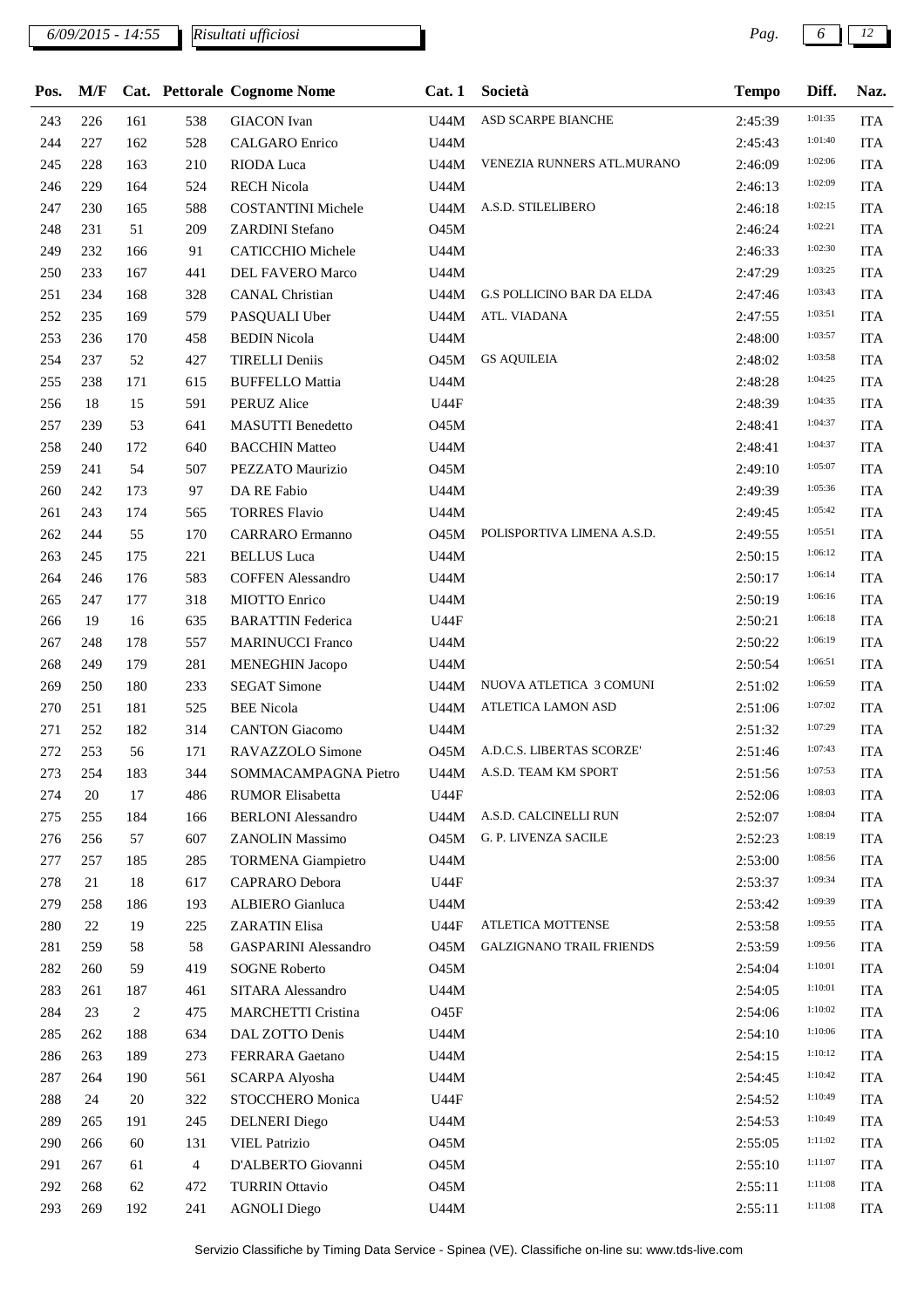| Pos. | M/F |     |        | Cat. Pettorale Cognome Nome | Cat. 1           | Società                        | <b>Tempo</b> | Diff.   | Naz.       |
|------|-----|-----|--------|-----------------------------|------------------|--------------------------------|--------------|---------|------------|
| 294  | 25  | 21  | 296    | GUIZZO Sara                 | U44F             | ATL.MONTEBELLUNA VENETO BANCA  | 2:55:27      | 1:11:24 | <b>ITA</b> |
| 295  | 26  | 22  | 186    | <b>ARMELLIN Martina</b>     | <b>U44F</b>      |                                | 2:55:34      | 1:11:31 | <b>ITA</b> |
| 296  | 270 | 63  | 163    | LUCHITTA Paolo              | <b>O45M</b>      |                                | 2:55:34      | 1:11:31 | <b>ITA</b> |
| 297  | 271 | 193 | 606    | <b>RIGATO</b> Stefano       | U44M             | SPAK4 PADOVA                   | 2:55:38      | 1:11:35 | <b>ITA</b> |
| 298  | 272 | 194 | 121    | ROSSO Erwin                 | U44M             |                                | 2:55:43      | 1:11:39 | <b>ITA</b> |
| 299  | 273 | 195 | 108    | <b>MARCUZZO Simone</b>      | U44M             | A.S.D. POLISPORTIVA FOSSALTINA | 2:55:44      | 1:11:40 | <b>ITA</b> |
| 300  | 274 | 64  | 86     | <b>ZAVARISE Franco</b>      | <b>O45M</b>      |                                | 2:55:44      | 1:11:41 | <b>ITA</b> |
| 301  | 275 | 2   | 435    | <b>GALLINA Lino</b>         | O60M             |                                | 2:55:57      | 1:11:54 | <b>ITA</b> |
| 302  | 276 | 65  | 295    | PILOTTO Michele             | <b>O45M</b>      | <b>PADOVA</b>                  | 2:56:02      | 1:11:59 | <b>ITA</b> |
| 303  | 27  | 23  | 653    | DE POI Orietta              | <b>U44F</b>      |                                | 2:56:13      | 1:12:10 | <b>ITA</b> |
| 304  | 28  | 24  | 620    | SELVA Antonella             | <b>U44F</b>      | <b>BLADE RUNNERS MANIAGO</b>   | 2:56:55      | 1:12:51 | <b>ITA</b> |
| 305  | 277 | 196 | 287    | <b>CRAPIZ Giulio</b>        | U44M             | GRUPPO MARCIATORI GORIZIA      | 2:56:56      | 1:12:53 | <b>ITA</b> |
| 306  | 29  | 3   | 46     | DOFF-SOTTA M.claudia        | O <sub>45F</sub> |                                | 2:57:10      | 1:13:07 | <b>ITA</b> |
| 307  | 278 | 66  | 357    | <b>SCHIABEL Tiziano</b>     | <b>O45M</b>      | RUNNERS CLUB AGGGREDIRE        | 2:57:24      | 1:13:21 | <b>ITA</b> |
| 308  | 279 | 197 | 268    | PERLI Alberto               | U44M             |                                | 2:58:06      | 1:14:03 | <b>ITA</b> |
| 309  | 30  | 25  | 642    | FAIRTLOUGH Amapola          | U44F             |                                | 2:58:23      | 1:14:20 | <b>ITA</b> |
| 310  | 280 | 198 | 447    | <b>TRONCA Antonello</b>     | U44M             |                                | 2:58:25      | 1:14:21 | <b>ITA</b> |
| 311  | 281 | 67  | 549    | <b>TORMEN Giorgio</b>       | O45M             |                                | 2:58:26      | 1:14:22 | SUI        |
| 312  | 282 | 199 | 333    | <b>BOVOLENTA Milo</b>       | U44M             | <b>GS LA PIAVE 2000</b>        | 2:58:28      | 1:14:25 | <b>ITA</b> |
| 313  | 283 | 200 |        |                             |                  |                                |              | 1:14:34 | <b>ITA</b> |
|      |     |     | 231    | DA ROLD Jmmy                | U44M             | <b>FUEL TO RUN ASD</b>         | 2:58:38      | 1:14:44 |            |
| 314  | 284 | 68  | 63     | FAGHERAZZI Fabrizio         | <b>O45M</b>      |                                | 2:58:47      | 1:14:59 | <b>ITA</b> |
| 315  | 285 | 201 | 379    | <b>BACCICHETTO Alberto</b>  | U44M             |                                | 2:59:03      | 1:15:08 | <b>ITA</b> |
| 316  | 286 | 202 | 356    | POZZOBON Fabio              | <b>U44M</b>      |                                | 2:59:11      | 1:15:37 | <b>ITA</b> |
| 317  | 287 | 203 | 208    | <b>CORROCHER Stefano</b>    | U44M             |                                | 2:59:40      |         | <b>ITA</b> |
| 318  | 288 | 69  | 23     | <b>BROGGIAN Massimo</b>     | <b>O45M</b>      |                                | 2:59:41      | 1:15:38 | <b>ITA</b> |
| 319  | 31  | 26  | 90     | MANZANI Michela             | <b>U44F</b>      | CAI CIM SAG TRIESTE            | 2:59:53      | 1:15:50 | <b>ITA</b> |
| 320  | 289 | 204 | 320    | <b>BALESTRA Cristian</b>    | U44M             |                                | 2:59:55      | 1:15:51 | <b>ITA</b> |
| 321  | 290 | 205 | 263    | <b>TAVELLA David</b>        | U44M             |                                | 2:59:57      | 1:15:54 | <b>ITA</b> |
| 322  | 291 | 206 | 580    | ALTIERI Ferdinando          | U44M             | ANA ATL.FELTRE                 | 3:00:04      | 1:16:01 | <b>ITA</b> |
| 323  | 292 | 207 | $25\,$ | MARTINELLO Alessandro       | U44M             |                                | 3:00:14      | 1:16:11 | <b>ITA</b> |
| 324  | 293 | 208 | 234    | GIOZET Luigino              | U44M             |                                | 3:00:25      | 1:16:22 | <b>ITA</b> |
| 325  | 294 | 209 | 232    | DA LAN Denis                | U44M             |                                | 3:00:27      | 1:16:23 | <b>ITA</b> |
| 326  | 32  | 27  | 75     | SIGNORI Romina              | U44F             |                                | 3:01:13      | 1:17:10 | <b>ITA</b> |
| 327  | 295 | 70  | 529    | <b>TASIN Paolo</b>          | <b>O45M</b>      |                                | 3:02:23      | 1:18:20 | <b>ITA</b> |
| 328  | 296 | 71  | 42     | <b>BERRINO Roberto</b>      | 045M             |                                | 3:02:30      | 1:18:26 | <b>ITA</b> |
| 329  | 297 | 72  | 228    | <b>RINALDI</b> Giuseppe     | 045M             | ATL. FIAMMECREMISI S.VITO AL T | 3:02:38      | 1:18:34 | <b>ITA</b> |
| 330  | 298 | 73  | 341    | SALMASO Claudio             | O45M             | <b>G S VVF PADOVA PAGNIN</b>   | 3:02:53      | 1:18:49 | <b>ITA</b> |
| 331  | 33  | 28  | 453    | <b>CAROBOLANTE Silvia</b>   | <b>U44F</b>      | CIMAVILLA RUNNING TEAM         | 3:03:01      | 1:18:58 | <b>ITA</b> |
| 332  | 299 | 74  | 76     | PIEROBON Diego              | 045M             |                                | 3:03:12      | 1:19:08 | <b>ITA</b> |
| 333  | 34  | 29  | 577    | DA ROLD Irene               | U44F             |                                | 3:03:19      | 1:19:16 | <b>ITA</b> |
| 334  | 300 | 75  | 36     | <b>CHIES Massimo</b>        | 045M             |                                | 3:03:56      | 1:19:52 | <b>ITA</b> |
| 335  | 35  | 30  | 293    | DE ROCCO Linda              | U44F             |                                | 3:04:00      | 1:19:56 | <b>ITA</b> |
| 336  | 301 | 210 | 571    | TIROTTO Danio               | U44M             | RUNNERS TEAM ZANE'             | 3:04:10      | 1:20:07 | <b>ITA</b> |
| 337  | 302 | 211 | 340    | <b>CARLIN</b> Luca          | <b>U44M</b>      |                                | 3:04:19      | 1:20:15 | <b>ITA</b> |
| 338  | 303 | 212 | 567    | <b>BASSO</b> Tiziano        | U44M             |                                | 3:04:26      | 1:20:23 | <b>ITA</b> |
| 339  | 304 | 76  | 420    | VILUCCHI Walter             | <b>O45M</b>      | ASC L.F.SARNTAL RAIFFEISEN     | 3:04:27      | 1:20:23 | <b>ITA</b> |
| 340  | 36  | 31  | 424    | MIANI Stefania              | <b>U44F</b>      | APD VALMEDUNA                  | 3:04:28      | 1:20:25 | <b>ITA</b> |
| 341  | 305 | 213 | 596    | <b>FAVARETTO Francesco</b>  | U44M             |                                | 3:04:31      | 1:20:28 | <b>ITA</b> |
| 342  | 306 | 214 | 153    | ZANDONÀ Luigi               | U44M             |                                | 3:05:10      | 1:21:06 | <b>ITA</b> |
| 343  | 307 | 215 | 152    | PELLIZZER Massimo           | U44M             | ASD SCARPE BIANCHE             | 3:05:10      | 1:21:07 | <b>ITA</b> |
| 344  | 308 | 216 | 45     | <b>GALEAZZO</b> Marco       | U44M             | ATL. FOREDIL MACCHINE PADOVA   | 3:06:02      | 1:21:58 | ITA        |
|      |     |     |        |                             |                  |                                |              |         |            |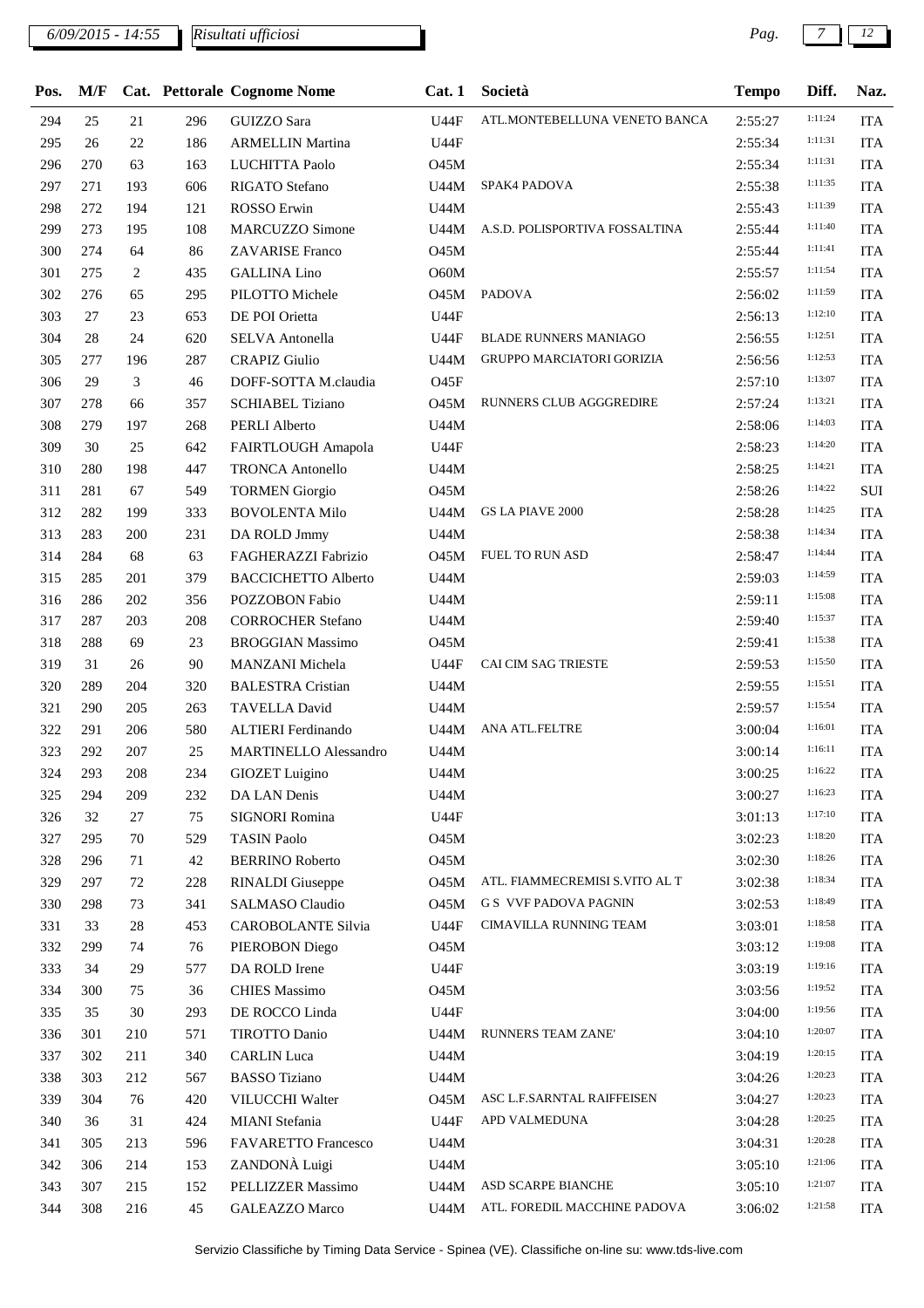*6/09/2015 - 14:55 Pag. 8 12 Risultati ufficiosi*

| Pos.       | M/F |                |            | Cat. Pettorale Cognome Nome | Cat.1            | Società                         | <b>Tempo</b>       | Diff.   | Naz.                     |
|------------|-----|----------------|------------|-----------------------------|------------------|---------------------------------|--------------------|---------|--------------------------|
| 345        | 309 | 217            | 651        | MAZZOCATO Roberto           | U44M             |                                 | 3:06:02            | 1:21:59 | <b>ITA</b>               |
| 346        | 310 | 77             | 78         | <b>GHIRALDIN Michele</b>    | <b>O45M</b>      |                                 | 3:06:27            | 1:22:23 | <b>ITA</b>               |
| 347        | 37  | 32             | 482        | <b>MORO</b> Tiziana         | U44F             | <b>TAMTAM ASD</b>               | 3:06:32            | 1:22:28 | <b>ITA</b>               |
| 348        | 311 | 218            | 405        | PELLEGRINI Andrea           | <b>U44M</b>      |                                 | 3:06:35            | 1:22:32 | <b>ITA</b>               |
| 349        | 312 | 219            | 582        | DE BENETTI Dario            | U44M             |                                 | 3:07:05            | 1:23:01 | <b>ITA</b>               |
| 350        | 313 | 78             | 614        | <b>SATTANINO Carlo</b>      | <b>O45M</b>      |                                 | 3:07:13            | 1:23:09 | <b>ITA</b>               |
| 351        | 314 | 220            | 30         | FAVARO Gianluca             | U44M             | ASD BOOMERANG RUNNERS           | 3:07:38            | 1:23:34 | <b>ITA</b>               |
| 352        | 315 | 221            | 237        | <b>JERSE Lucio</b>          | U44M             |                                 | 3:07:42            | 1:23:38 | <b>ITA</b>               |
| 353        | 38  | 33             | 238        | PIANON Giorgia              | <b>U44F</b>      |                                 | 3:07:42            | 1:23:39 | <b>ITA</b>               |
| 354        | 316 | 79             | 563        | DE PELLEGRIN Andrea         | <b>O45M</b>      |                                 | 3:07:58            | 1:23:55 | <b>ITA</b>               |
| 355        | 317 | 222            | 194        | <b>CAPITANIO Nicola</b>     | U44M             | KINETIK PROGETTIAMO SALUTE SRL  | 3:08:06            | 1:24:03 | <b>ITA</b>               |
| 356        | 318 | 223            | 267        | <b>QUADRI</b> Filippo       | U44M             |                                 | 3:08:10            | 1:24:07 | <b>ITA</b>               |
| 357        | 39  | 34             | 390        | OSTI Luana                  | <b>U44F</b>      | <b>ATL.FIORI BARP</b>           | 3:08:20            | 1:24:16 | <b>ITA</b>               |
| 358        | 40  | 35             | 599        | PEDRI Ilaria                | <b>U44F</b>      | ATLETICA VALLE DI CEMBRA        | 3:08:23            | 1:24:20 | <b>ITA</b>               |
| 359        | 319 | 80             | 418        | <b>ROSSA</b> Moreno         | O45M             |                                 | 3:08:30            | 1:24:26 | <b>ITA</b>               |
| 360        | 41  | $\overline{4}$ | 52         | <b>TESSARO</b> Carla        | O45F             | SCUOLA DI MARATONA VITTORIO V   | 3:08:35            | 1:24:32 | <b>ITA</b>               |
| 361        | 320 | 81             | 51         | FRACAS Michele              | O45M             | SCUOLA DI MARATONA VITTORIO V   | 3:08:35            | 1:24:32 | <b>ITA</b>               |
| 362        | 42  | 36             | 476        | <b>CONTI Cristina</b>       | <b>U44F</b>      |                                 | 3:08:37            | 1:24:33 | <b>ITA</b>               |
| 363        | 321 | 224            | 426        | <b>STEFANI Francesco</b>    | U44M             | RUNNING TEAM PETTINELLI         | 3:08:41            | 1:24:38 | <b>ITA</b>               |
| 364        | 322 | 82             | 584        | <b>MARCHIORI Tommaso</b>    | O45M             |                                 | 3:08:44            | 1:24:41 | <b>ITA</b>               |
| 365        | 43  | 5              | 608        | <b>FAJETI</b> Fausta        | O <sub>45F</sub> | ANA ATL.FELTRE                  | 3:08:48            | 1:24:45 | <b>ITA</b>               |
| 366        | 323 | 225            | 54         | DE MOLINER Stefano          | U44M             |                                 | 3:09:14            | 1:25:11 | <b>ITA</b>               |
| 367        | 324 | 226            | 202        | <b>DEPPIERI</b> Massimo     | U44M             | <b>GENERALI RUNNERS</b>         | 3:09:24            | 1:25:21 | <b>ITA</b>               |
| 368        | 325 | 227            | 200        | ABBÀ Tiziano                | U44M             |                                 | 3:09:29            | 1:25:25 | <b>ITA</b>               |
| 369        | 326 | 228            | 129        | MORATELLO Alberto           | U44M             | <b>GALZIGNANO TRAIL FRIENDS</b> | 3:09:33            | 1:25:30 | <b>ITA</b>               |
| 370        | 327 | 229            | 408        | SCHIAVINATO Gianmaria       | U44M             |                                 | 3:09:39            | 1:25:35 | <b>ITA</b>               |
| 371        | 44  | 37             | 374        | FONTANA Valentina           | U44F             |                                 | 3:09:56            | 1:25:53 | <b>ITA</b>               |
| 372        | 45  | 3              | 383        | CANDEAGO Eleonora           | U23F             |                                 | 3:10:42            | 1:26:38 | <b>ITA</b>               |
| 373        | 328 | 83             | 397        | <b>MEROTTO Daniele</b>      | O45M             |                                 | 3:10:45            | 1:26:42 | <b>ITA</b>               |
| 374        | 329 | 84             | 336        | <b>PAGANI</b> Ettore        | O45M             |                                 | 3:10:53            | 1:26:49 | <b>ITA</b>               |
| 375        | 330 | 230            | 157        | <b>LEON</b> Alessandro      |                  | U44M ESSETRE RUNNING            | 3:10:55            | 1:26:51 | <b>ITA</b>               |
| 376        | 331 | 231            | 353        | <b>CHIES Alessandro</b>     | U44M             |                                 | 3:11:18            | 1:27:14 | <b>ITA</b>               |
| 377        | 46  | 38             | 370        | FRANCO Giulia               | <b>U44F</b>      |                                 | 3:11:29            | 1:27:26 | <b>ITA</b>               |
| 378        | 47  | 6              | 177        | FINOTTO Vally               | 045F             | <b>BREMA RUNNING TEAM</b>       | 3:11:40            | 1:27:36 | <b>ITA</b>               |
| 379        | 48  | 39             | 324        | <b>BRANDALISE Nadia</b>     | <b>U44F</b>      |                                 | 3:12:20            | 1:28:16 | <b>ITA</b>               |
| 380        | 332 | 232            | 547        | <b>BEZZO</b> Carlo          | U44M             |                                 | 3:12:20            | 1:28:16 | <b>ITA</b>               |
| 381        | 333 | 233            | 407        | PIOVESAN Ivano              | U44M             |                                 | 3:13:06            | 1:29:03 | <b>ITA</b>               |
|            | 49  | 40             |            | CAPPELLARO Tatiana          | <b>U44F</b>      |                                 |                    | 1:29:08 |                          |
| 382        | 50  |                | 283        | DALL'AGNOL Monica           |                  |                                 | 3:13:11            | 1:29:08 | <b>ITA</b><br><b>ITA</b> |
| 383<br>384 | 334 | 41<br>234      | 284<br>518 | PEROZZO Fabio               | U44F<br>U44M     | A.S.D. FONTANE RUNNERS CLUB     | 3:13:12<br>3:13:22 | 1:29:19 | <b>ITA</b>               |
|            |     |                |            | <b>MORETTO Stefano</b>      | <b>O45M</b>      | ASD SCARPE BIANCHE              |                    | 1:29:27 |                          |
| 385        | 335 | 85             | 65         |                             |                  |                                 | 3:13:30            | 1:29:27 | <b>ITA</b>               |
| 386        | 336 | 235            | 309        | <b>CARLUCCI</b> Alberto     | U44M             |                                 | 3:13:31            | 1:29:30 | <b>ITA</b>               |
| 387        | 337 | 86             | 465        | QUALIZZA Stefano            | <b>O45M</b>      |                                 | 3:13:34            | 1:29:58 | <b>ITA</b>               |
| 388        | 338 | 236            | 546        | <b>BIASI</b> Massimo        | U44M             | AMICI DI LUTRANO A.S.D          | 3:14:02            | 1:29:59 | <b>ITA</b>               |
| 389        | 339 | 237            | 545        | <b>VACCARI</b> Sergio       | U44M             |                                 | 3:14:03            |         | <b>ITA</b>               |
| 390        | 340 | 87             | 203        | <b>BORTOLIN</b> Agostino    | <b>O45M</b>      |                                 | 3:14:21            | 1:30:17 | <b>ITA</b>               |
| 391        | 341 | 88             | 570        | <b>MOGNATO</b> Eros         | <b>O45M</b>      | <b>GENERALI RUNNERS</b>         | 3:15:04            | 1:31:01 | <b>ITA</b>               |
| 392        | 342 | 238            | 409        | SCHIAVINATO Davide          | U44M             |                                 | 3:15:10            | 1:31:07 | <b>ITA</b>               |
| 393        | 343 | 239            | 298        | PIGOZZI Enzo                | U44M             | <b>GARDASPORTEVENTS</b>         | 3:15:15            | 1:31:12 | <b>ITA</b>               |
| 394        | 344 | 240            | 123        | <b>MORITSCH Simone</b>      | U44M             |                                 | 3:15:34            | 1:31:31 | <b>ITA</b>               |
| 395        | 345 | 89             | 321        | <b>COPPE Fabio</b>          | O45M             |                                 | 3:15:49            | 1:31:46 | <b>ITA</b>               |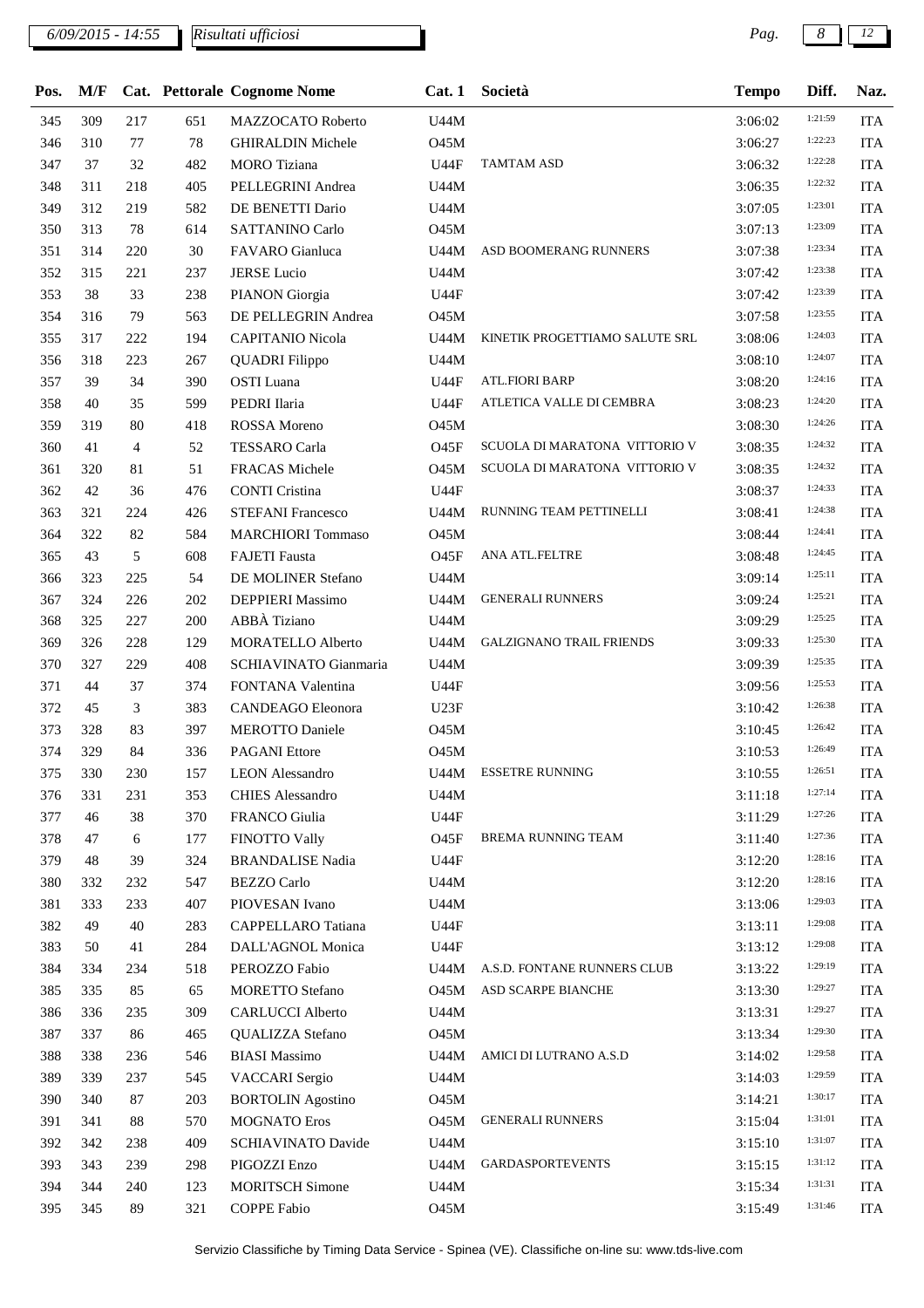*6/09/2015 - 14:55 Pag. 9 12 Risultati ufficiosi*

| Pos. | M/F |     |     | Cat. Pettorale Cognome Nome | Cat.1       | Società                            | <b>Tempo</b> | Diff.   | Naz.       |
|------|-----|-----|-----|-----------------------------|-------------|------------------------------------|--------------|---------|------------|
| 396  | 346 | 241 | 350 | <b>TASINATO Mirco</b>       | U44M        | SPIRITO TRAIL                      | 3:16:01      | 1:31:57 | <b>ITA</b> |
| 397  | 347 | 90  | 516 | <b>CORONA Delvi</b>         | O45M        |                                    | 3:16:01      | 1:31:58 | <b>ITA</b> |
| 398  | 51  | 7   | 396 | DE VECCHI Nadia             | O45F        |                                    | 3:16:46      | 1:32:42 | <b>ITA</b> |
| 399  | 348 | 91  | 148 | PERIN Guido                 | <b>O45M</b> |                                    | 3:17:00      | 1:32:56 | <b>ITA</b> |
| 400  | 349 | 92  | 354 | BRUGNERA Renzo.             | <b>O45M</b> | <b>ATLETICA AVIANO</b>             | 3:17:02      | 1:32:59 | <b>ITA</b> |
| 401  | 350 | 3   | 384 | DAL PONT Giuseppe           | O60M        |                                    | 3:17:19      | 1:33:16 | <b>ITA</b> |
| 402  | 351 | 242 | 140 | <b>BARBON</b> Alberto       | U44M        |                                    | 3:17:26      | 1:33:23 | <b>ITA</b> |
| 403  | 352 | 243 | 636 | LOTTO Cristiano             | U44M        |                                    | 3:18:00      | 1:33:56 | <b>ITA</b> |
| 404  | 353 | 244 | 139 | DA RIN PERETTE Giovanni     | U44M        |                                    | 3:18:14      | 1:34:10 | <b>ITA</b> |
| 405  | 354 | 245 | 326 | D'INCA' Luca                | U44M        |                                    | 3:19:05      | 1:35:02 | <b>ITA</b> |
| 406  | 52  | 42  | 558 | <b>ZENNARO</b> Francesca    | <b>U44F</b> |                                    | 3:19:25      | 1:35:21 | <b>ITA</b> |
| 407  | 355 | 246 | 255 | PANCIERA Luca               | U44M        |                                    | 3:19:31      | 1:35:27 | <b>ITA</b> |
| 408  | 53  | 43  | 428 | VENZO Stefania              | <b>U44F</b> |                                    | 3:19:32      | 1:35:29 | <b>ITA</b> |
| 409  | 356 | 247 | 438 | <b>AGNELLI</b> Federico     | U44M        | ATLETICA CORRIFERRARA A.S.D.       | 3:19:50      | 1:35:47 | <b>ITA</b> |
| 410  | 357 | 93  | 113 | POLONI Mirco                | <b>O45M</b> |                                    | 3:20:02      | 1:35:58 | <b>ITA</b> |
| 411  | 358 | 94  | 299 | VIOTTO Ivan                 | O45M        | NUOVA ATLETICA 3 COMUNI            | 3:20:09      | 1:36:05 | <b>ITA</b> |
| 412  | 359 | 248 | 137 | DE TONI Nicola              | U44M        | TEAM OTC COMO                      | 3:20:13      | 1:36:10 | <b>ITA</b> |
| 413  | 54  | 44  | 469 | RAVAZZOLO Francesca         | <b>U44F</b> | A.D.C.S. LIBERTAS SCORZE'          | 3:20:52      | 1:36:48 | <b>ITA</b> |
| 414  | 55  | 45  | 191 | TESSARO Chiara              | <b>U44F</b> |                                    | 3:20:55      | 1:36:52 | <b>ITA</b> |
| 415  | 360 | 95  | 226 | <b>CIARLA Eligio</b>        | O45M        | ASD ATLETICA AMATORI VELLETRI      | 3:20:59      | 1:36:56 | <b>ITA</b> |
| 416  | 56  | 8   | 174 | DE PIERI Monica             | O45F        | <b>GENERALI RUNNERS</b>            | 3:21:14      | 1:37:11 | <b>ITA</b> |
| 417  | 361 | 249 | 71  | <b>SANDON Lorenzo</b>       | U44M        | GTF GALZIGNANO TRAIL FRIEND        | 3:21:14      | 1:37:11 | <b>ITA</b> |
| 418  | 362 | 96  | 437 | <b>MADERNI</b> Alberto      | <b>O45M</b> | <b>ATL.VICENTINA</b>               | 3:21:38      | 1:37:35 | <b>ITA</b> |
| 419  | 363 | 97  | 173 | CAVARZERAN Fabiano          | 045M        | <b>GENERALI RUNNERS</b>            | 3:21:41      | 1:37:38 | <b>ITA</b> |
| 420  | 364 | 98  | 56  | <b>GASPARINI Gabriele</b>   | O45M        | RUNNING TEAM PETTINELLI            | 3:22:26      | 1:38:22 | <b>ITA</b> |
| 421  | 365 | 4   | 559 | <b>TRONCHIN Maurizio</b>    | O60M        | PERCORRERE IL SILE ASD             | 3:22:36      | 1:38:33 | <b>ITA</b> |
| 422  | 366 | 250 | 358 | MUSCIANISI Antonio          | U44M        |                                    | 3:22:46      | 1:38:43 | <b>ITA</b> |
| 423  | 367 | 251 | 364 | RANZATO Stefano             | U44M        |                                    | 3:22:54      | 1:38:50 | <b>ITA</b> |
| 424  | 57  | 46  | 343 | ROLDO Tatiana               | <b>U44F</b> | <b>ATL.FIORI BARP</b>              | 3:23:01      | 1:38:58 | <b>ITA</b> |
| 425  | 368 | 252 | 380 | <b>GIROTTO</b> Filippo      | U44M        |                                    | 3:23:08      | 1:39:05 | <b>ITA</b> |
| 426  | 369 | 14  | 266 | DAL VECCHIO Andrea          | U23M        | ATLETICA VITTORIO VENETO           | 3:23:31      | 1:39:27 | <b>ITA</b> |
| 427  | 370 | 99  | 269 | DAL VECCHIO Carlo           | <b>O45M</b> | ATLETICA VITTORIO VENETO           | 3:23:31      | 1:39:28 | <b>ITA</b> |
| 428  | 371 | 253 | 26  | CAMPO DALL'ORTO Luca        | U44M        |                                    | 3:23:42      | 1:39:38 | <b>ITA</b> |
| 429  | 372 | 100 | 655 | POLES Lorenzo               | O45M        | ATL.MIRAFIORI                      | 3:23:42      | 1:39:39 | <b>ITA</b> |
| 430  | 373 | 254 | 462 | <b>GIACOMINI</b> Davide     | U44M        |                                    | 3:23:45      | 1:39:41 | <b>ITA</b> |
| 431  | 374 | 255 | 489 | <b>BERTAZZON Luca</b>       | U44M        | <b>RUN FORMIKE</b>                 | 3:23:57      | 1:39:53 | <b>ITA</b> |
| 432  | 375 | 101 | 27  | <b>QUADRI</b> Davide        | 045M        | ASD BOOMERANG RUNNERS              | 3:24:05      | 1:40:02 | <b>ITA</b> |
| 433  | 58  | 47  | 315 | <b>RANDON Nicoletta</b>     | U44F        | VICENZA MARATHON                   | 3:24:05      | 1:40:02 | <b>ITA</b> |
| 434  | 59  | 48  | 179 | DARIN Chiara                | <b>U44F</b> |                                    | 3:24:08      | 1:40:05 | <b>ITA</b> |
| 435  | 376 | 256 | 96  | <b>ZORZETTO Marco</b>       | U44M        |                                    | 3:25:24      | 1:41:21 | <b>ITA</b> |
| 436  | 60  | 49  | 479 | ZANUTTO Silvia              | <b>U44F</b> | A.S.D. FONTANE RUNNER CLUB         | 3:26:04      | 1:42:01 | <b>ITA</b> |
| 437  | 377 | 257 | 510 | VIGNUDA Paolo               | U44M        |                                    | 3:26:28      | 1:42:24 | <b>ITA</b> |
| 438  | 378 | 102 | 307 | D'ANDREA Fabio              | O45M        | PIANI DI VAS                       | 3:26:32      | 1:42:29 | <b>ITA</b> |
| 439  | 379 | 103 | 227 | <b>CIAFREI Enzo</b>         | O45M        | ASD ATLETICA AMATORI VELLETRI      | 3:27:12      | 1:43:08 | <b>ITA</b> |
| 440  | 380 | 258 | 242 | <b>FIORTINI Alex</b>        | U44M        |                                    | 3:27:12      | 1:43:09 | <b>ITA</b> |
| 441  | 381 | 259 | 154 | <b>COLLA</b> Simone         | U44M        | ASD SCARPE BIANCHE                 | 3:27:21      | 1:43:17 | <b>ITA</b> |
| 442  | 61  | 50  | 542 | ZECCHINATO Cerissa          | <b>U44F</b> | A.S.DILETTANTISTICA GALZIGNANO TRA | 3:27:23      | 1:43:20 | <b>ITA</b> |
| 443  | 382 | 260 | 220 | <b>VIOLIN</b> Francesco     | U44M        | ASSINDUSTRIA SPORT PADOVA          | 3:27:28      | 1:43:25 | <b>ITA</b> |
| 444  | 383 | 104 | 656 | PASTI Marco                 | O45M        | ATL.MIRAFIORI                      | 3:27:35      | 1:43:31 | <b>ITA</b> |
| 445  | 384 | 261 | 532 | SEGAT Massimiliano          | U44M        |                                    | 3:28:14      | 1:44:11 | <b>ITA</b> |
| 446  | 385 | 262 | 362 | <b>STEVANATO Mauro</b>      | U44M        | ATL. DUE TORRI SPORTING NOALE      | 3:28:47      | 1:44:43 | <b>ITA</b> |
|      |     |     |     |                             |             |                                    |              |         |            |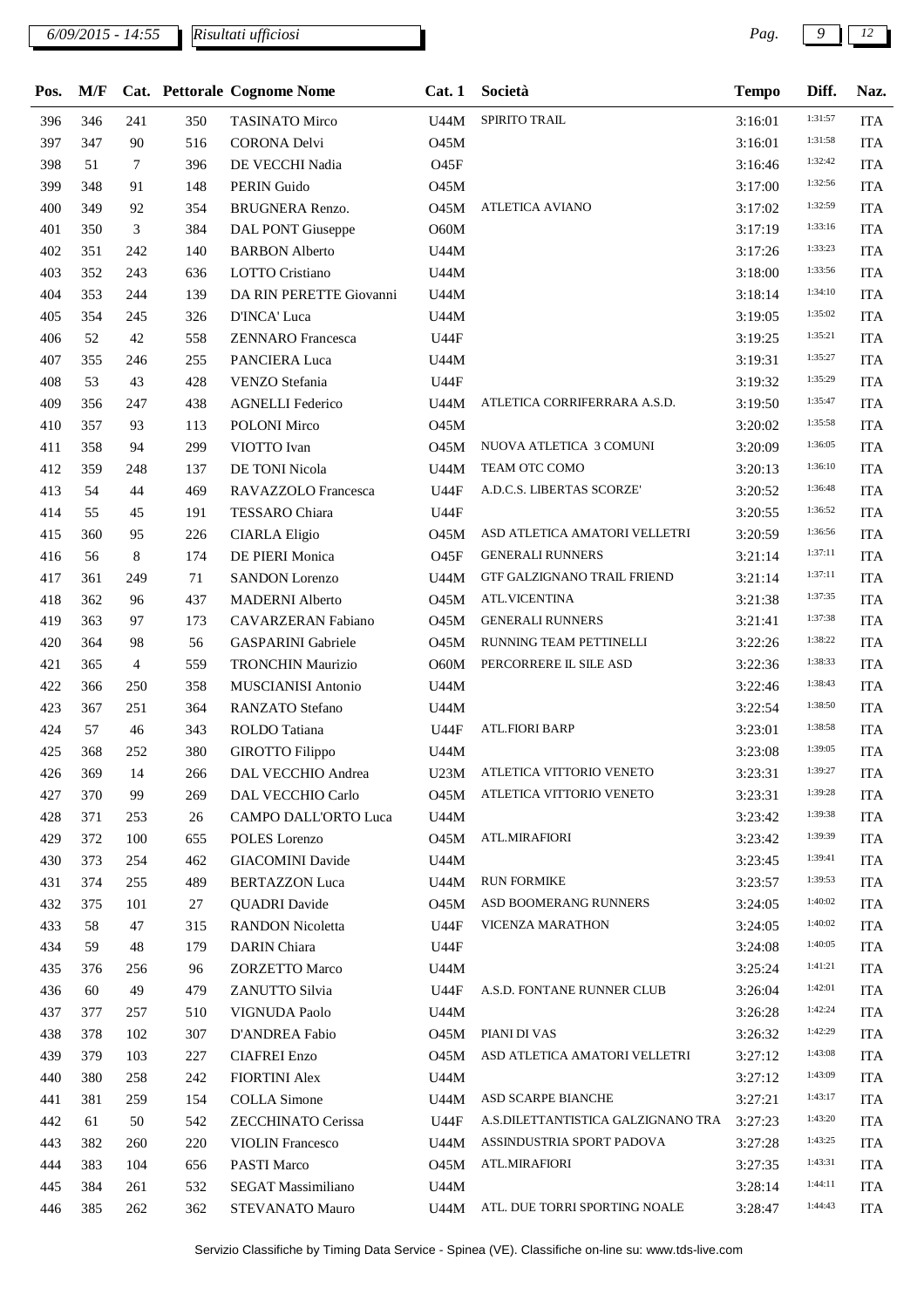| 1:44:46<br>447<br>386<br>263<br>359<br><b>GENTILI Alex</b><br>U44M<br>3:28:49<br><b>ITA</b><br>1:45:32<br>387<br>105<br>448<br>275<br><b>BLASI</b> Francesco<br><b>O45M</b><br>3:29:35<br><b>ITA</b><br>1:45:46<br>449<br>388<br>106<br>39<br><b>ROBERTO Solinas</b><br><b>O45M</b><br><b>ITA</b><br>3:29:50<br>1:45:47<br>389<br>107<br>450<br>105<br>SALVADORI Alessandro<br>O45M<br><b>ITA</b><br>3:29:50<br>1:46:11<br>9<br><b>ITA</b><br>451<br>62<br>346<br><b>GRANDO</b> Marina<br><b>O45F</b><br>3:30:15<br>1:46:18<br>452<br><b>ITA</b><br>390<br>264<br>536<br><b>VENTURINI Alberto</b><br>U44M<br>3:30:21<br>1:46:23<br>453<br>391<br>108<br>NOVELLO Luca<br><b>O45M</b><br>VENICEMARATHON CLUB<br><b>ITA</b><br>365<br>3:30:27<br>1:46:29<br>454<br>392<br>265<br>286<br>PORCEDDA Marco<br>U44M<br><b>ITA</b><br>3:30:33<br>1:46:29<br>455<br>393<br>654<br>RUOSO Hallen<br><b>U44M</b><br><b>AZZANO RUNNERS</b><br><b>ITA</b><br>266<br>3:30:33<br>1:47:05<br>109<br><b>BORDIN Piergiorgio</b><br><b>GRUPPO ATLETICA VEDELAGO</b><br>456<br>394<br>446<br><b>O45M</b><br><b>ITA</b><br>3:31:08<br>1:47:09<br>CIMAVILLA RUNNING TEAM<br><b>ITA</b><br>457<br>63<br>51<br>111<br><b>BAZZICHETTO Monica</b><br><b>U44F</b><br>3:31:12<br>1:47:24<br>458<br>U44M<br><b>A3 TRIATHLON</b><br><b>ITA</b><br>395<br>267<br>632<br><b>CENEDA Francesco</b><br>3:31:28<br>1:47:31<br>459<br>52<br>294<br><b>CECCATO</b> Anna<br><b>U44F</b><br>64<br>3:31:34<br><b>ITA</b><br>1:47:39<br>10<br>460<br>65<br>562<br>DE PELLEGRIN Monica<br><b>O45F</b><br><b>ITA</b><br>3:31:43<br>1:48:08<br>127<br><b>O45M</b><br>GTF GALZIGNANO TRAIL FRIENDS<br><b>ITA</b><br>461<br>396<br>110<br><b>MORATELLO Mirco</b><br>3:32:11<br>1:48:17<br>462<br>397<br>392<br><b>O45M</b><br>111<br><b>BORGHETTO Loris</b><br>3:32:21<br><b>ITA</b><br>1:48:39<br>463<br>ATLETICA DOLOMITI BELLUNO<br><b>ITA</b><br>66<br>11<br>391<br>FACOLI Denis<br><b>O45F</b><br>3:32:42<br>1:48:39<br>464<br><b>STELLA Cristina</b><br>O <sub>45F</sub><br><b>G.S.POLLICINO BAR DA ELDA</b><br><b>ITA</b><br>67<br>12<br>375<br>3:32:42<br>1:49:01<br>465<br>268<br>U44M<br><b>BLADE RUNNERS MANIAGO</b><br>398<br>619<br><b>BRANDOLISIO Paolo</b><br>3:33:04<br><b>ITA</b><br>1:49:32<br><b>RUNNERS PADOVA</b><br>466<br>399<br>269<br>429<br><b>BEDON</b> Doriano<br>U44M<br><b>ITA</b><br>3:33:35<br>1:50:12<br>O <sub>45F</sub><br>G.S. EDELWEISS<br><b>ITA</b><br>467<br>68<br>13<br>647<br>DELLI ZUANI Michela<br>3:34:16<br>1:50:17<br>468<br>270<br>400<br>114<br><b>CAMERRA</b> Matteo<br>U44M<br><b>ITA</b><br>3:34:21<br>1:50:22<br>469<br>ASD GRUPPO PODISTICO CAPITEO<br><b>ITA</b><br>401<br>271<br>622<br>FABRIS Gianni<br>U44M<br>3:34:26<br>1:50:34<br>470<br><b>VARNERIN Oscar</b><br>U44M<br>PIANI DI VAS<br><b>ITA</b><br>402<br>272<br>527<br>3:34:37<br>1:54:03<br>53<br>471<br>69<br>575<br>PLUMARI BALDISSERA Ales<br><b>U44F</b><br>3:38:06<br><b>ITA</b><br>1:54:10<br>472<br>403<br>273<br>389<br>DAVANZO Gianluca<br>U44M<br><b>ITA</b><br>3:38:13<br>1:54:12<br>473<br>404<br>274<br><b>BURIGO Francesco</b><br><b>U44M</b><br><b>ITA</b><br>147<br>3:38:15<br>1:54:12<br>A.S.D. DUE RUOTE SPORT<br>474<br>405<br>275<br>146<br><b>BURIGO</b> Antonio<br>U44M<br>3:38:15<br><b>ITA</b><br>1:54:13<br>475<br>406<br>112<br>650<br><b>BIASIN</b> Federico<br><b>O45M</b><br><b>ITA</b><br>3:38:17<br>1:54:14<br><b>GENERALI RUNNERS</b><br>476<br>407<br>113<br><b>O45M</b><br><b>ITA</b><br>197<br>FANTINATO Raffaele<br>3:38:17<br>1:54:15<br>395<br>3:38:19<br><b>ITA</b><br>477<br>408<br>276<br><b>BELLETTINI Carlo</b><br>U44M<br>1:54:17<br>478<br>409<br>277<br>491<br><b>GABBIN</b> Luca<br>U44M<br>3:38:20<br><b>ITA</b><br>1:54:45<br>O60M<br>PIANI DI VAS<br>479<br>410<br>5<br>338<br><b>VARNERIN</b> Giacomo<br>3:38:49<br><b>ITA</b><br>1:55:10<br>ATL.BASSANO RUNNING STORE<br>480<br>411<br>278<br>93<br>PELUSIO Andrea<br>U44M<br><b>ITA</b><br>3:39:13<br>1:55:36<br>ASD ATLETICA AMATOTI VELLETRI<br>481<br>70<br>216<br>CIARLA Alberta<br>O60F<br><b>ITA</b><br>1<br>3:39:40<br>1:55:42<br>482<br>412<br>244<br><b>VESCIVI Erik</b><br>U44M<br><b>ITA</b><br>279<br>3:39:45<br>1:55:55<br>PERCORRERE IL SILE ASD<br>483<br>551<br><b>CONSTANTINI Romina</b><br><b>U44F</b><br><b>ITA</b><br>71<br>54<br>3:39:58<br>1:55:59<br>S.S.R. LA COLFRANCULANA<br>484<br>72<br>55<br>250<br><b>BOLZAN</b> Lisa<br><b>U44F</b><br><b>ITA</b><br>3:40:03<br>1:55:59<br><b>FUEL TO RUN</b><br>485<br>413<br>251<br><b>VENDRAMINI</b> Ivano<br>O45M<br>3:40:03<br><b>ITA</b><br>114<br>1:56:06<br>O45M<br>486<br>432<br><b>BIZZOTTO Riccardo</b><br>3:40:09<br><b>ITA</b><br>414<br>115<br>1:56:16<br>487<br>56<br>539<br>IOSSA Maria<br>U44F<br><b>ITA</b><br>73<br>3:40:20<br>1:56:19<br>488<br>57<br>85<br>SANVIDO Bruna<br><b>U44F</b><br><b>GRUPPO SPORTIVO PADERNO BL</b><br>3:40:23<br><b>ITA</b><br>74<br>1:56:52<br>A.S.D. A R.L. NEW LIFE<br>489<br>280<br><b>MERCURIO Alberto</b><br>U44M<br><b>ITA</b><br>415<br>355<br>3:40:55<br>1:56:59<br>VICTOR A.S.D.<br>490<br>281<br>213<br><b>ZENTI Alessandro</b><br>U44M<br><b>ITA</b><br>416<br>3:41:02<br>1:56:59<br><b>TONET</b> Ivan<br>491<br>417<br>282<br>249<br>U44M<br><b>ITA</b><br>3:41:03<br>1:56:59<br>492<br>75<br>58<br>248<br><b>OLIVIERI</b> Valentina<br><b>U44F</b><br><b>ITA</b><br>3:41:03<br>1:57:03<br>MONTELLO RUNNERS CLUB<br>493<br>283<br>550<br>PINARELLO Giuseppe<br><b>ITA</b><br>418<br>U44M<br>3:41:07<br>1:57:28<br>494<br>59<br>369<br><b>COMINACINI Cristina</b><br>U44F<br>GAAC 2007 VRM<br><b>ITA</b><br>76<br>3:41:31<br>1:57:39<br>495<br>284<br>109<br><b>MATTO Nicola</b><br>U44M<br><b>ITA</b><br>419<br>3:41:42<br>1:57:58<br>496<br>60<br>548<br><b>BALBO</b> Sabina<br>U44F<br>3:42:02<br><b>ITA</b><br>77<br>1:58:04<br>497<br>420<br>285<br>135<br>DEPAU Romano<br>U44M<br>3:42:08<br><b>ITA</b> | Pos. | M/F |  | Cat. Pettorale Cognome Nome | Cat.1 | Società | <b>Tempo</b> | Diff. | Naz. |
|-----------------------------------------------------------------------------------------------------------------------------------------------------------------------------------------------------------------------------------------------------------------------------------------------------------------------------------------------------------------------------------------------------------------------------------------------------------------------------------------------------------------------------------------------------------------------------------------------------------------------------------------------------------------------------------------------------------------------------------------------------------------------------------------------------------------------------------------------------------------------------------------------------------------------------------------------------------------------------------------------------------------------------------------------------------------------------------------------------------------------------------------------------------------------------------------------------------------------------------------------------------------------------------------------------------------------------------------------------------------------------------------------------------------------------------------------------------------------------------------------------------------------------------------------------------------------------------------------------------------------------------------------------------------------------------------------------------------------------------------------------------------------------------------------------------------------------------------------------------------------------------------------------------------------------------------------------------------------------------------------------------------------------------------------------------------------------------------------------------------------------------------------------------------------------------------------------------------------------------------------------------------------------------------------------------------------------------------------------------------------------------------------------------------------------------------------------------------------------------------------------------------------------------------------------------------------------------------------------------------------------------------------------------------------------------------------------------------------------------------------------------------------------------------------------------------------------------------------------------------------------------------------------------------------------------------------------------------------------------------------------------------------------------------------------------------------------------------------------------------------------------------------------------------------------------------------------------------------------------------------------------------------------------------------------------------------------------------------------------------------------------------------------------------------------------------------------------------------------------------------------------------------------------------------------------------------------------------------------------------------------------------------------------------------------------------------------------------------------------------------------------------------------------------------------------------------------------------------------------------------------------------------------------------------------------------------------------------------------------------------------------------------------------------------------------------------------------------------------------------------------------------------------------------------------------------------------------------------------------------------------------------------------------------------------------------------------------------------------------------------------------------------------------------------------------------------------------------------------------------------------------------------------------------------------------------------------------------------------------------------------------------------------------------------------------------------------------------------------------------------------------------------------------------------------------------------------------------------------------------------------------------------------------------------------------------------------------------------------------------------------------------------------------------------------------------------------------------------------------------------------------------------------------------------------------------------------------------------------------------------------------------------------------------------------------------------------------------------------------------------------------------------------------------------------------------------------------------------------------------------------------------------------------------------------------------------------------------------------------------------------------------------------------------------------------------------------------------------------------------------------------------------------------------------------------------------------------------------------------------------------------------------------------------|------|-----|--|-----------------------------|-------|---------|--------------|-------|------|
|                                                                                                                                                                                                                                                                                                                                                                                                                                                                                                                                                                                                                                                                                                                                                                                                                                                                                                                                                                                                                                                                                                                                                                                                                                                                                                                                                                                                                                                                                                                                                                                                                                                                                                                                                                                                                                                                                                                                                                                                                                                                                                                                                                                                                                                                                                                                                                                                                                                                                                                                                                                                                                                                                                                                                                                                                                                                                                                                                                                                                                                                                                                                                                                                                                                                                                                                                                                                                                                                                                                                                                                                                                                                                                                                                                                                                                                                                                                                                                                                                                                                                                                                                                                                                                                                                                                                                                                                                                                                                                                                                                                                                                                                                                                                                                                                                                                                                                                                                                                                                                                                                                                                                                                                                                                                                                                                                                                                                                                                                                                                                                                                                                                                                                                                                                                                                                                                                                                 |      |     |  |                             |       |         |              |       |      |
|                                                                                                                                                                                                                                                                                                                                                                                                                                                                                                                                                                                                                                                                                                                                                                                                                                                                                                                                                                                                                                                                                                                                                                                                                                                                                                                                                                                                                                                                                                                                                                                                                                                                                                                                                                                                                                                                                                                                                                                                                                                                                                                                                                                                                                                                                                                                                                                                                                                                                                                                                                                                                                                                                                                                                                                                                                                                                                                                                                                                                                                                                                                                                                                                                                                                                                                                                                                                                                                                                                                                                                                                                                                                                                                                                                                                                                                                                                                                                                                                                                                                                                                                                                                                                                                                                                                                                                                                                                                                                                                                                                                                                                                                                                                                                                                                                                                                                                                                                                                                                                                                                                                                                                                                                                                                                                                                                                                                                                                                                                                                                                                                                                                                                                                                                                                                                                                                                                                 |      |     |  |                             |       |         |              |       |      |
|                                                                                                                                                                                                                                                                                                                                                                                                                                                                                                                                                                                                                                                                                                                                                                                                                                                                                                                                                                                                                                                                                                                                                                                                                                                                                                                                                                                                                                                                                                                                                                                                                                                                                                                                                                                                                                                                                                                                                                                                                                                                                                                                                                                                                                                                                                                                                                                                                                                                                                                                                                                                                                                                                                                                                                                                                                                                                                                                                                                                                                                                                                                                                                                                                                                                                                                                                                                                                                                                                                                                                                                                                                                                                                                                                                                                                                                                                                                                                                                                                                                                                                                                                                                                                                                                                                                                                                                                                                                                                                                                                                                                                                                                                                                                                                                                                                                                                                                                                                                                                                                                                                                                                                                                                                                                                                                                                                                                                                                                                                                                                                                                                                                                                                                                                                                                                                                                                                                 |      |     |  |                             |       |         |              |       |      |
|                                                                                                                                                                                                                                                                                                                                                                                                                                                                                                                                                                                                                                                                                                                                                                                                                                                                                                                                                                                                                                                                                                                                                                                                                                                                                                                                                                                                                                                                                                                                                                                                                                                                                                                                                                                                                                                                                                                                                                                                                                                                                                                                                                                                                                                                                                                                                                                                                                                                                                                                                                                                                                                                                                                                                                                                                                                                                                                                                                                                                                                                                                                                                                                                                                                                                                                                                                                                                                                                                                                                                                                                                                                                                                                                                                                                                                                                                                                                                                                                                                                                                                                                                                                                                                                                                                                                                                                                                                                                                                                                                                                                                                                                                                                                                                                                                                                                                                                                                                                                                                                                                                                                                                                                                                                                                                                                                                                                                                                                                                                                                                                                                                                                                                                                                                                                                                                                                                                 |      |     |  |                             |       |         |              |       |      |
|                                                                                                                                                                                                                                                                                                                                                                                                                                                                                                                                                                                                                                                                                                                                                                                                                                                                                                                                                                                                                                                                                                                                                                                                                                                                                                                                                                                                                                                                                                                                                                                                                                                                                                                                                                                                                                                                                                                                                                                                                                                                                                                                                                                                                                                                                                                                                                                                                                                                                                                                                                                                                                                                                                                                                                                                                                                                                                                                                                                                                                                                                                                                                                                                                                                                                                                                                                                                                                                                                                                                                                                                                                                                                                                                                                                                                                                                                                                                                                                                                                                                                                                                                                                                                                                                                                                                                                                                                                                                                                                                                                                                                                                                                                                                                                                                                                                                                                                                                                                                                                                                                                                                                                                                                                                                                                                                                                                                                                                                                                                                                                                                                                                                                                                                                                                                                                                                                                                 |      |     |  |                             |       |         |              |       |      |
|                                                                                                                                                                                                                                                                                                                                                                                                                                                                                                                                                                                                                                                                                                                                                                                                                                                                                                                                                                                                                                                                                                                                                                                                                                                                                                                                                                                                                                                                                                                                                                                                                                                                                                                                                                                                                                                                                                                                                                                                                                                                                                                                                                                                                                                                                                                                                                                                                                                                                                                                                                                                                                                                                                                                                                                                                                                                                                                                                                                                                                                                                                                                                                                                                                                                                                                                                                                                                                                                                                                                                                                                                                                                                                                                                                                                                                                                                                                                                                                                                                                                                                                                                                                                                                                                                                                                                                                                                                                                                                                                                                                                                                                                                                                                                                                                                                                                                                                                                                                                                                                                                                                                                                                                                                                                                                                                                                                                                                                                                                                                                                                                                                                                                                                                                                                                                                                                                                                 |      |     |  |                             |       |         |              |       |      |
|                                                                                                                                                                                                                                                                                                                                                                                                                                                                                                                                                                                                                                                                                                                                                                                                                                                                                                                                                                                                                                                                                                                                                                                                                                                                                                                                                                                                                                                                                                                                                                                                                                                                                                                                                                                                                                                                                                                                                                                                                                                                                                                                                                                                                                                                                                                                                                                                                                                                                                                                                                                                                                                                                                                                                                                                                                                                                                                                                                                                                                                                                                                                                                                                                                                                                                                                                                                                                                                                                                                                                                                                                                                                                                                                                                                                                                                                                                                                                                                                                                                                                                                                                                                                                                                                                                                                                                                                                                                                                                                                                                                                                                                                                                                                                                                                                                                                                                                                                                                                                                                                                                                                                                                                                                                                                                                                                                                                                                                                                                                                                                                                                                                                                                                                                                                                                                                                                                                 |      |     |  |                             |       |         |              |       |      |
|                                                                                                                                                                                                                                                                                                                                                                                                                                                                                                                                                                                                                                                                                                                                                                                                                                                                                                                                                                                                                                                                                                                                                                                                                                                                                                                                                                                                                                                                                                                                                                                                                                                                                                                                                                                                                                                                                                                                                                                                                                                                                                                                                                                                                                                                                                                                                                                                                                                                                                                                                                                                                                                                                                                                                                                                                                                                                                                                                                                                                                                                                                                                                                                                                                                                                                                                                                                                                                                                                                                                                                                                                                                                                                                                                                                                                                                                                                                                                                                                                                                                                                                                                                                                                                                                                                                                                                                                                                                                                                                                                                                                                                                                                                                                                                                                                                                                                                                                                                                                                                                                                                                                                                                                                                                                                                                                                                                                                                                                                                                                                                                                                                                                                                                                                                                                                                                                                                                 |      |     |  |                             |       |         |              |       |      |
|                                                                                                                                                                                                                                                                                                                                                                                                                                                                                                                                                                                                                                                                                                                                                                                                                                                                                                                                                                                                                                                                                                                                                                                                                                                                                                                                                                                                                                                                                                                                                                                                                                                                                                                                                                                                                                                                                                                                                                                                                                                                                                                                                                                                                                                                                                                                                                                                                                                                                                                                                                                                                                                                                                                                                                                                                                                                                                                                                                                                                                                                                                                                                                                                                                                                                                                                                                                                                                                                                                                                                                                                                                                                                                                                                                                                                                                                                                                                                                                                                                                                                                                                                                                                                                                                                                                                                                                                                                                                                                                                                                                                                                                                                                                                                                                                                                                                                                                                                                                                                                                                                                                                                                                                                                                                                                                                                                                                                                                                                                                                                                                                                                                                                                                                                                                                                                                                                                                 |      |     |  |                             |       |         |              |       |      |
|                                                                                                                                                                                                                                                                                                                                                                                                                                                                                                                                                                                                                                                                                                                                                                                                                                                                                                                                                                                                                                                                                                                                                                                                                                                                                                                                                                                                                                                                                                                                                                                                                                                                                                                                                                                                                                                                                                                                                                                                                                                                                                                                                                                                                                                                                                                                                                                                                                                                                                                                                                                                                                                                                                                                                                                                                                                                                                                                                                                                                                                                                                                                                                                                                                                                                                                                                                                                                                                                                                                                                                                                                                                                                                                                                                                                                                                                                                                                                                                                                                                                                                                                                                                                                                                                                                                                                                                                                                                                                                                                                                                                                                                                                                                                                                                                                                                                                                                                                                                                                                                                                                                                                                                                                                                                                                                                                                                                                                                                                                                                                                                                                                                                                                                                                                                                                                                                                                                 |      |     |  |                             |       |         |              |       |      |
|                                                                                                                                                                                                                                                                                                                                                                                                                                                                                                                                                                                                                                                                                                                                                                                                                                                                                                                                                                                                                                                                                                                                                                                                                                                                                                                                                                                                                                                                                                                                                                                                                                                                                                                                                                                                                                                                                                                                                                                                                                                                                                                                                                                                                                                                                                                                                                                                                                                                                                                                                                                                                                                                                                                                                                                                                                                                                                                                                                                                                                                                                                                                                                                                                                                                                                                                                                                                                                                                                                                                                                                                                                                                                                                                                                                                                                                                                                                                                                                                                                                                                                                                                                                                                                                                                                                                                                                                                                                                                                                                                                                                                                                                                                                                                                                                                                                                                                                                                                                                                                                                                                                                                                                                                                                                                                                                                                                                                                                                                                                                                                                                                                                                                                                                                                                                                                                                                                                 |      |     |  |                             |       |         |              |       |      |
|                                                                                                                                                                                                                                                                                                                                                                                                                                                                                                                                                                                                                                                                                                                                                                                                                                                                                                                                                                                                                                                                                                                                                                                                                                                                                                                                                                                                                                                                                                                                                                                                                                                                                                                                                                                                                                                                                                                                                                                                                                                                                                                                                                                                                                                                                                                                                                                                                                                                                                                                                                                                                                                                                                                                                                                                                                                                                                                                                                                                                                                                                                                                                                                                                                                                                                                                                                                                                                                                                                                                                                                                                                                                                                                                                                                                                                                                                                                                                                                                                                                                                                                                                                                                                                                                                                                                                                                                                                                                                                                                                                                                                                                                                                                                                                                                                                                                                                                                                                                                                                                                                                                                                                                                                                                                                                                                                                                                                                                                                                                                                                                                                                                                                                                                                                                                                                                                                                                 |      |     |  |                             |       |         |              |       |      |
|                                                                                                                                                                                                                                                                                                                                                                                                                                                                                                                                                                                                                                                                                                                                                                                                                                                                                                                                                                                                                                                                                                                                                                                                                                                                                                                                                                                                                                                                                                                                                                                                                                                                                                                                                                                                                                                                                                                                                                                                                                                                                                                                                                                                                                                                                                                                                                                                                                                                                                                                                                                                                                                                                                                                                                                                                                                                                                                                                                                                                                                                                                                                                                                                                                                                                                                                                                                                                                                                                                                                                                                                                                                                                                                                                                                                                                                                                                                                                                                                                                                                                                                                                                                                                                                                                                                                                                                                                                                                                                                                                                                                                                                                                                                                                                                                                                                                                                                                                                                                                                                                                                                                                                                                                                                                                                                                                                                                                                                                                                                                                                                                                                                                                                                                                                                                                                                                                                                 |      |     |  |                             |       |         |              |       |      |
|                                                                                                                                                                                                                                                                                                                                                                                                                                                                                                                                                                                                                                                                                                                                                                                                                                                                                                                                                                                                                                                                                                                                                                                                                                                                                                                                                                                                                                                                                                                                                                                                                                                                                                                                                                                                                                                                                                                                                                                                                                                                                                                                                                                                                                                                                                                                                                                                                                                                                                                                                                                                                                                                                                                                                                                                                                                                                                                                                                                                                                                                                                                                                                                                                                                                                                                                                                                                                                                                                                                                                                                                                                                                                                                                                                                                                                                                                                                                                                                                                                                                                                                                                                                                                                                                                                                                                                                                                                                                                                                                                                                                                                                                                                                                                                                                                                                                                                                                                                                                                                                                                                                                                                                                                                                                                                                                                                                                                                                                                                                                                                                                                                                                                                                                                                                                                                                                                                                 |      |     |  |                             |       |         |              |       |      |
|                                                                                                                                                                                                                                                                                                                                                                                                                                                                                                                                                                                                                                                                                                                                                                                                                                                                                                                                                                                                                                                                                                                                                                                                                                                                                                                                                                                                                                                                                                                                                                                                                                                                                                                                                                                                                                                                                                                                                                                                                                                                                                                                                                                                                                                                                                                                                                                                                                                                                                                                                                                                                                                                                                                                                                                                                                                                                                                                                                                                                                                                                                                                                                                                                                                                                                                                                                                                                                                                                                                                                                                                                                                                                                                                                                                                                                                                                                                                                                                                                                                                                                                                                                                                                                                                                                                                                                                                                                                                                                                                                                                                                                                                                                                                                                                                                                                                                                                                                                                                                                                                                                                                                                                                                                                                                                                                                                                                                                                                                                                                                                                                                                                                                                                                                                                                                                                                                                                 |      |     |  |                             |       |         |              |       |      |
|                                                                                                                                                                                                                                                                                                                                                                                                                                                                                                                                                                                                                                                                                                                                                                                                                                                                                                                                                                                                                                                                                                                                                                                                                                                                                                                                                                                                                                                                                                                                                                                                                                                                                                                                                                                                                                                                                                                                                                                                                                                                                                                                                                                                                                                                                                                                                                                                                                                                                                                                                                                                                                                                                                                                                                                                                                                                                                                                                                                                                                                                                                                                                                                                                                                                                                                                                                                                                                                                                                                                                                                                                                                                                                                                                                                                                                                                                                                                                                                                                                                                                                                                                                                                                                                                                                                                                                                                                                                                                                                                                                                                                                                                                                                                                                                                                                                                                                                                                                                                                                                                                                                                                                                                                                                                                                                                                                                                                                                                                                                                                                                                                                                                                                                                                                                                                                                                                                                 |      |     |  |                             |       |         |              |       |      |
|                                                                                                                                                                                                                                                                                                                                                                                                                                                                                                                                                                                                                                                                                                                                                                                                                                                                                                                                                                                                                                                                                                                                                                                                                                                                                                                                                                                                                                                                                                                                                                                                                                                                                                                                                                                                                                                                                                                                                                                                                                                                                                                                                                                                                                                                                                                                                                                                                                                                                                                                                                                                                                                                                                                                                                                                                                                                                                                                                                                                                                                                                                                                                                                                                                                                                                                                                                                                                                                                                                                                                                                                                                                                                                                                                                                                                                                                                                                                                                                                                                                                                                                                                                                                                                                                                                                                                                                                                                                                                                                                                                                                                                                                                                                                                                                                                                                                                                                                                                                                                                                                                                                                                                                                                                                                                                                                                                                                                                                                                                                                                                                                                                                                                                                                                                                                                                                                                                                 |      |     |  |                             |       |         |              |       |      |
|                                                                                                                                                                                                                                                                                                                                                                                                                                                                                                                                                                                                                                                                                                                                                                                                                                                                                                                                                                                                                                                                                                                                                                                                                                                                                                                                                                                                                                                                                                                                                                                                                                                                                                                                                                                                                                                                                                                                                                                                                                                                                                                                                                                                                                                                                                                                                                                                                                                                                                                                                                                                                                                                                                                                                                                                                                                                                                                                                                                                                                                                                                                                                                                                                                                                                                                                                                                                                                                                                                                                                                                                                                                                                                                                                                                                                                                                                                                                                                                                                                                                                                                                                                                                                                                                                                                                                                                                                                                                                                                                                                                                                                                                                                                                                                                                                                                                                                                                                                                                                                                                                                                                                                                                                                                                                                                                                                                                                                                                                                                                                                                                                                                                                                                                                                                                                                                                                                                 |      |     |  |                             |       |         |              |       |      |
|                                                                                                                                                                                                                                                                                                                                                                                                                                                                                                                                                                                                                                                                                                                                                                                                                                                                                                                                                                                                                                                                                                                                                                                                                                                                                                                                                                                                                                                                                                                                                                                                                                                                                                                                                                                                                                                                                                                                                                                                                                                                                                                                                                                                                                                                                                                                                                                                                                                                                                                                                                                                                                                                                                                                                                                                                                                                                                                                                                                                                                                                                                                                                                                                                                                                                                                                                                                                                                                                                                                                                                                                                                                                                                                                                                                                                                                                                                                                                                                                                                                                                                                                                                                                                                                                                                                                                                                                                                                                                                                                                                                                                                                                                                                                                                                                                                                                                                                                                                                                                                                                                                                                                                                                                                                                                                                                                                                                                                                                                                                                                                                                                                                                                                                                                                                                                                                                                                                 |      |     |  |                             |       |         |              |       |      |
|                                                                                                                                                                                                                                                                                                                                                                                                                                                                                                                                                                                                                                                                                                                                                                                                                                                                                                                                                                                                                                                                                                                                                                                                                                                                                                                                                                                                                                                                                                                                                                                                                                                                                                                                                                                                                                                                                                                                                                                                                                                                                                                                                                                                                                                                                                                                                                                                                                                                                                                                                                                                                                                                                                                                                                                                                                                                                                                                                                                                                                                                                                                                                                                                                                                                                                                                                                                                                                                                                                                                                                                                                                                                                                                                                                                                                                                                                                                                                                                                                                                                                                                                                                                                                                                                                                                                                                                                                                                                                                                                                                                                                                                                                                                                                                                                                                                                                                                                                                                                                                                                                                                                                                                                                                                                                                                                                                                                                                                                                                                                                                                                                                                                                                                                                                                                                                                                                                                 |      |     |  |                             |       |         |              |       |      |
|                                                                                                                                                                                                                                                                                                                                                                                                                                                                                                                                                                                                                                                                                                                                                                                                                                                                                                                                                                                                                                                                                                                                                                                                                                                                                                                                                                                                                                                                                                                                                                                                                                                                                                                                                                                                                                                                                                                                                                                                                                                                                                                                                                                                                                                                                                                                                                                                                                                                                                                                                                                                                                                                                                                                                                                                                                                                                                                                                                                                                                                                                                                                                                                                                                                                                                                                                                                                                                                                                                                                                                                                                                                                                                                                                                                                                                                                                                                                                                                                                                                                                                                                                                                                                                                                                                                                                                                                                                                                                                                                                                                                                                                                                                                                                                                                                                                                                                                                                                                                                                                                                                                                                                                                                                                                                                                                                                                                                                                                                                                                                                                                                                                                                                                                                                                                                                                                                                                 |      |     |  |                             |       |         |              |       |      |
|                                                                                                                                                                                                                                                                                                                                                                                                                                                                                                                                                                                                                                                                                                                                                                                                                                                                                                                                                                                                                                                                                                                                                                                                                                                                                                                                                                                                                                                                                                                                                                                                                                                                                                                                                                                                                                                                                                                                                                                                                                                                                                                                                                                                                                                                                                                                                                                                                                                                                                                                                                                                                                                                                                                                                                                                                                                                                                                                                                                                                                                                                                                                                                                                                                                                                                                                                                                                                                                                                                                                                                                                                                                                                                                                                                                                                                                                                                                                                                                                                                                                                                                                                                                                                                                                                                                                                                                                                                                                                                                                                                                                                                                                                                                                                                                                                                                                                                                                                                                                                                                                                                                                                                                                                                                                                                                                                                                                                                                                                                                                                                                                                                                                                                                                                                                                                                                                                                                 |      |     |  |                             |       |         |              |       |      |
|                                                                                                                                                                                                                                                                                                                                                                                                                                                                                                                                                                                                                                                                                                                                                                                                                                                                                                                                                                                                                                                                                                                                                                                                                                                                                                                                                                                                                                                                                                                                                                                                                                                                                                                                                                                                                                                                                                                                                                                                                                                                                                                                                                                                                                                                                                                                                                                                                                                                                                                                                                                                                                                                                                                                                                                                                                                                                                                                                                                                                                                                                                                                                                                                                                                                                                                                                                                                                                                                                                                                                                                                                                                                                                                                                                                                                                                                                                                                                                                                                                                                                                                                                                                                                                                                                                                                                                                                                                                                                                                                                                                                                                                                                                                                                                                                                                                                                                                                                                                                                                                                                                                                                                                                                                                                                                                                                                                                                                                                                                                                                                                                                                                                                                                                                                                                                                                                                                                 |      |     |  |                             |       |         |              |       |      |
|                                                                                                                                                                                                                                                                                                                                                                                                                                                                                                                                                                                                                                                                                                                                                                                                                                                                                                                                                                                                                                                                                                                                                                                                                                                                                                                                                                                                                                                                                                                                                                                                                                                                                                                                                                                                                                                                                                                                                                                                                                                                                                                                                                                                                                                                                                                                                                                                                                                                                                                                                                                                                                                                                                                                                                                                                                                                                                                                                                                                                                                                                                                                                                                                                                                                                                                                                                                                                                                                                                                                                                                                                                                                                                                                                                                                                                                                                                                                                                                                                                                                                                                                                                                                                                                                                                                                                                                                                                                                                                                                                                                                                                                                                                                                                                                                                                                                                                                                                                                                                                                                                                                                                                                                                                                                                                                                                                                                                                                                                                                                                                                                                                                                                                                                                                                                                                                                                                                 |      |     |  |                             |       |         |              |       |      |
|                                                                                                                                                                                                                                                                                                                                                                                                                                                                                                                                                                                                                                                                                                                                                                                                                                                                                                                                                                                                                                                                                                                                                                                                                                                                                                                                                                                                                                                                                                                                                                                                                                                                                                                                                                                                                                                                                                                                                                                                                                                                                                                                                                                                                                                                                                                                                                                                                                                                                                                                                                                                                                                                                                                                                                                                                                                                                                                                                                                                                                                                                                                                                                                                                                                                                                                                                                                                                                                                                                                                                                                                                                                                                                                                                                                                                                                                                                                                                                                                                                                                                                                                                                                                                                                                                                                                                                                                                                                                                                                                                                                                                                                                                                                                                                                                                                                                                                                                                                                                                                                                                                                                                                                                                                                                                                                                                                                                                                                                                                                                                                                                                                                                                                                                                                                                                                                                                                                 |      |     |  |                             |       |         |              |       |      |
|                                                                                                                                                                                                                                                                                                                                                                                                                                                                                                                                                                                                                                                                                                                                                                                                                                                                                                                                                                                                                                                                                                                                                                                                                                                                                                                                                                                                                                                                                                                                                                                                                                                                                                                                                                                                                                                                                                                                                                                                                                                                                                                                                                                                                                                                                                                                                                                                                                                                                                                                                                                                                                                                                                                                                                                                                                                                                                                                                                                                                                                                                                                                                                                                                                                                                                                                                                                                                                                                                                                                                                                                                                                                                                                                                                                                                                                                                                                                                                                                                                                                                                                                                                                                                                                                                                                                                                                                                                                                                                                                                                                                                                                                                                                                                                                                                                                                                                                                                                                                                                                                                                                                                                                                                                                                                                                                                                                                                                                                                                                                                                                                                                                                                                                                                                                                                                                                                                                 |      |     |  |                             |       |         |              |       |      |
|                                                                                                                                                                                                                                                                                                                                                                                                                                                                                                                                                                                                                                                                                                                                                                                                                                                                                                                                                                                                                                                                                                                                                                                                                                                                                                                                                                                                                                                                                                                                                                                                                                                                                                                                                                                                                                                                                                                                                                                                                                                                                                                                                                                                                                                                                                                                                                                                                                                                                                                                                                                                                                                                                                                                                                                                                                                                                                                                                                                                                                                                                                                                                                                                                                                                                                                                                                                                                                                                                                                                                                                                                                                                                                                                                                                                                                                                                                                                                                                                                                                                                                                                                                                                                                                                                                                                                                                                                                                                                                                                                                                                                                                                                                                                                                                                                                                                                                                                                                                                                                                                                                                                                                                                                                                                                                                                                                                                                                                                                                                                                                                                                                                                                                                                                                                                                                                                                                                 |      |     |  |                             |       |         |              |       |      |
|                                                                                                                                                                                                                                                                                                                                                                                                                                                                                                                                                                                                                                                                                                                                                                                                                                                                                                                                                                                                                                                                                                                                                                                                                                                                                                                                                                                                                                                                                                                                                                                                                                                                                                                                                                                                                                                                                                                                                                                                                                                                                                                                                                                                                                                                                                                                                                                                                                                                                                                                                                                                                                                                                                                                                                                                                                                                                                                                                                                                                                                                                                                                                                                                                                                                                                                                                                                                                                                                                                                                                                                                                                                                                                                                                                                                                                                                                                                                                                                                                                                                                                                                                                                                                                                                                                                                                                                                                                                                                                                                                                                                                                                                                                                                                                                                                                                                                                                                                                                                                                                                                                                                                                                                                                                                                                                                                                                                                                                                                                                                                                                                                                                                                                                                                                                                                                                                                                                 |      |     |  |                             |       |         |              |       |      |
|                                                                                                                                                                                                                                                                                                                                                                                                                                                                                                                                                                                                                                                                                                                                                                                                                                                                                                                                                                                                                                                                                                                                                                                                                                                                                                                                                                                                                                                                                                                                                                                                                                                                                                                                                                                                                                                                                                                                                                                                                                                                                                                                                                                                                                                                                                                                                                                                                                                                                                                                                                                                                                                                                                                                                                                                                                                                                                                                                                                                                                                                                                                                                                                                                                                                                                                                                                                                                                                                                                                                                                                                                                                                                                                                                                                                                                                                                                                                                                                                                                                                                                                                                                                                                                                                                                                                                                                                                                                                                                                                                                                                                                                                                                                                                                                                                                                                                                                                                                                                                                                                                                                                                                                                                                                                                                                                                                                                                                                                                                                                                                                                                                                                                                                                                                                                                                                                                                                 |      |     |  |                             |       |         |              |       |      |
|                                                                                                                                                                                                                                                                                                                                                                                                                                                                                                                                                                                                                                                                                                                                                                                                                                                                                                                                                                                                                                                                                                                                                                                                                                                                                                                                                                                                                                                                                                                                                                                                                                                                                                                                                                                                                                                                                                                                                                                                                                                                                                                                                                                                                                                                                                                                                                                                                                                                                                                                                                                                                                                                                                                                                                                                                                                                                                                                                                                                                                                                                                                                                                                                                                                                                                                                                                                                                                                                                                                                                                                                                                                                                                                                                                                                                                                                                                                                                                                                                                                                                                                                                                                                                                                                                                                                                                                                                                                                                                                                                                                                                                                                                                                                                                                                                                                                                                                                                                                                                                                                                                                                                                                                                                                                                                                                                                                                                                                                                                                                                                                                                                                                                                                                                                                                                                                                                                                 |      |     |  |                             |       |         |              |       |      |
|                                                                                                                                                                                                                                                                                                                                                                                                                                                                                                                                                                                                                                                                                                                                                                                                                                                                                                                                                                                                                                                                                                                                                                                                                                                                                                                                                                                                                                                                                                                                                                                                                                                                                                                                                                                                                                                                                                                                                                                                                                                                                                                                                                                                                                                                                                                                                                                                                                                                                                                                                                                                                                                                                                                                                                                                                                                                                                                                                                                                                                                                                                                                                                                                                                                                                                                                                                                                                                                                                                                                                                                                                                                                                                                                                                                                                                                                                                                                                                                                                                                                                                                                                                                                                                                                                                                                                                                                                                                                                                                                                                                                                                                                                                                                                                                                                                                                                                                                                                                                                                                                                                                                                                                                                                                                                                                                                                                                                                                                                                                                                                                                                                                                                                                                                                                                                                                                                                                 |      |     |  |                             |       |         |              |       |      |
|                                                                                                                                                                                                                                                                                                                                                                                                                                                                                                                                                                                                                                                                                                                                                                                                                                                                                                                                                                                                                                                                                                                                                                                                                                                                                                                                                                                                                                                                                                                                                                                                                                                                                                                                                                                                                                                                                                                                                                                                                                                                                                                                                                                                                                                                                                                                                                                                                                                                                                                                                                                                                                                                                                                                                                                                                                                                                                                                                                                                                                                                                                                                                                                                                                                                                                                                                                                                                                                                                                                                                                                                                                                                                                                                                                                                                                                                                                                                                                                                                                                                                                                                                                                                                                                                                                                                                                                                                                                                                                                                                                                                                                                                                                                                                                                                                                                                                                                                                                                                                                                                                                                                                                                                                                                                                                                                                                                                                                                                                                                                                                                                                                                                                                                                                                                                                                                                                                                 |      |     |  |                             |       |         |              |       |      |
|                                                                                                                                                                                                                                                                                                                                                                                                                                                                                                                                                                                                                                                                                                                                                                                                                                                                                                                                                                                                                                                                                                                                                                                                                                                                                                                                                                                                                                                                                                                                                                                                                                                                                                                                                                                                                                                                                                                                                                                                                                                                                                                                                                                                                                                                                                                                                                                                                                                                                                                                                                                                                                                                                                                                                                                                                                                                                                                                                                                                                                                                                                                                                                                                                                                                                                                                                                                                                                                                                                                                                                                                                                                                                                                                                                                                                                                                                                                                                                                                                                                                                                                                                                                                                                                                                                                                                                                                                                                                                                                                                                                                                                                                                                                                                                                                                                                                                                                                                                                                                                                                                                                                                                                                                                                                                                                                                                                                                                                                                                                                                                                                                                                                                                                                                                                                                                                                                                                 |      |     |  |                             |       |         |              |       |      |
|                                                                                                                                                                                                                                                                                                                                                                                                                                                                                                                                                                                                                                                                                                                                                                                                                                                                                                                                                                                                                                                                                                                                                                                                                                                                                                                                                                                                                                                                                                                                                                                                                                                                                                                                                                                                                                                                                                                                                                                                                                                                                                                                                                                                                                                                                                                                                                                                                                                                                                                                                                                                                                                                                                                                                                                                                                                                                                                                                                                                                                                                                                                                                                                                                                                                                                                                                                                                                                                                                                                                                                                                                                                                                                                                                                                                                                                                                                                                                                                                                                                                                                                                                                                                                                                                                                                                                                                                                                                                                                                                                                                                                                                                                                                                                                                                                                                                                                                                                                                                                                                                                                                                                                                                                                                                                                                                                                                                                                                                                                                                                                                                                                                                                                                                                                                                                                                                                                                 |      |     |  |                             |       |         |              |       |      |
|                                                                                                                                                                                                                                                                                                                                                                                                                                                                                                                                                                                                                                                                                                                                                                                                                                                                                                                                                                                                                                                                                                                                                                                                                                                                                                                                                                                                                                                                                                                                                                                                                                                                                                                                                                                                                                                                                                                                                                                                                                                                                                                                                                                                                                                                                                                                                                                                                                                                                                                                                                                                                                                                                                                                                                                                                                                                                                                                                                                                                                                                                                                                                                                                                                                                                                                                                                                                                                                                                                                                                                                                                                                                                                                                                                                                                                                                                                                                                                                                                                                                                                                                                                                                                                                                                                                                                                                                                                                                                                                                                                                                                                                                                                                                                                                                                                                                                                                                                                                                                                                                                                                                                                                                                                                                                                                                                                                                                                                                                                                                                                                                                                                                                                                                                                                                                                                                                                                 |      |     |  |                             |       |         |              |       |      |
|                                                                                                                                                                                                                                                                                                                                                                                                                                                                                                                                                                                                                                                                                                                                                                                                                                                                                                                                                                                                                                                                                                                                                                                                                                                                                                                                                                                                                                                                                                                                                                                                                                                                                                                                                                                                                                                                                                                                                                                                                                                                                                                                                                                                                                                                                                                                                                                                                                                                                                                                                                                                                                                                                                                                                                                                                                                                                                                                                                                                                                                                                                                                                                                                                                                                                                                                                                                                                                                                                                                                                                                                                                                                                                                                                                                                                                                                                                                                                                                                                                                                                                                                                                                                                                                                                                                                                                                                                                                                                                                                                                                                                                                                                                                                                                                                                                                                                                                                                                                                                                                                                                                                                                                                                                                                                                                                                                                                                                                                                                                                                                                                                                                                                                                                                                                                                                                                                                                 |      |     |  |                             |       |         |              |       |      |
|                                                                                                                                                                                                                                                                                                                                                                                                                                                                                                                                                                                                                                                                                                                                                                                                                                                                                                                                                                                                                                                                                                                                                                                                                                                                                                                                                                                                                                                                                                                                                                                                                                                                                                                                                                                                                                                                                                                                                                                                                                                                                                                                                                                                                                                                                                                                                                                                                                                                                                                                                                                                                                                                                                                                                                                                                                                                                                                                                                                                                                                                                                                                                                                                                                                                                                                                                                                                                                                                                                                                                                                                                                                                                                                                                                                                                                                                                                                                                                                                                                                                                                                                                                                                                                                                                                                                                                                                                                                                                                                                                                                                                                                                                                                                                                                                                                                                                                                                                                                                                                                                                                                                                                                                                                                                                                                                                                                                                                                                                                                                                                                                                                                                                                                                                                                                                                                                                                                 |      |     |  |                             |       |         |              |       |      |
|                                                                                                                                                                                                                                                                                                                                                                                                                                                                                                                                                                                                                                                                                                                                                                                                                                                                                                                                                                                                                                                                                                                                                                                                                                                                                                                                                                                                                                                                                                                                                                                                                                                                                                                                                                                                                                                                                                                                                                                                                                                                                                                                                                                                                                                                                                                                                                                                                                                                                                                                                                                                                                                                                                                                                                                                                                                                                                                                                                                                                                                                                                                                                                                                                                                                                                                                                                                                                                                                                                                                                                                                                                                                                                                                                                                                                                                                                                                                                                                                                                                                                                                                                                                                                                                                                                                                                                                                                                                                                                                                                                                                                                                                                                                                                                                                                                                                                                                                                                                                                                                                                                                                                                                                                                                                                                                                                                                                                                                                                                                                                                                                                                                                                                                                                                                                                                                                                                                 |      |     |  |                             |       |         |              |       |      |
|                                                                                                                                                                                                                                                                                                                                                                                                                                                                                                                                                                                                                                                                                                                                                                                                                                                                                                                                                                                                                                                                                                                                                                                                                                                                                                                                                                                                                                                                                                                                                                                                                                                                                                                                                                                                                                                                                                                                                                                                                                                                                                                                                                                                                                                                                                                                                                                                                                                                                                                                                                                                                                                                                                                                                                                                                                                                                                                                                                                                                                                                                                                                                                                                                                                                                                                                                                                                                                                                                                                                                                                                                                                                                                                                                                                                                                                                                                                                                                                                                                                                                                                                                                                                                                                                                                                                                                                                                                                                                                                                                                                                                                                                                                                                                                                                                                                                                                                                                                                                                                                                                                                                                                                                                                                                                                                                                                                                                                                                                                                                                                                                                                                                                                                                                                                                                                                                                                                 |      |     |  |                             |       |         |              |       |      |
|                                                                                                                                                                                                                                                                                                                                                                                                                                                                                                                                                                                                                                                                                                                                                                                                                                                                                                                                                                                                                                                                                                                                                                                                                                                                                                                                                                                                                                                                                                                                                                                                                                                                                                                                                                                                                                                                                                                                                                                                                                                                                                                                                                                                                                                                                                                                                                                                                                                                                                                                                                                                                                                                                                                                                                                                                                                                                                                                                                                                                                                                                                                                                                                                                                                                                                                                                                                                                                                                                                                                                                                                                                                                                                                                                                                                                                                                                                                                                                                                                                                                                                                                                                                                                                                                                                                                                                                                                                                                                                                                                                                                                                                                                                                                                                                                                                                                                                                                                                                                                                                                                                                                                                                                                                                                                                                                                                                                                                                                                                                                                                                                                                                                                                                                                                                                                                                                                                                 |      |     |  |                             |       |         |              |       |      |
|                                                                                                                                                                                                                                                                                                                                                                                                                                                                                                                                                                                                                                                                                                                                                                                                                                                                                                                                                                                                                                                                                                                                                                                                                                                                                                                                                                                                                                                                                                                                                                                                                                                                                                                                                                                                                                                                                                                                                                                                                                                                                                                                                                                                                                                                                                                                                                                                                                                                                                                                                                                                                                                                                                                                                                                                                                                                                                                                                                                                                                                                                                                                                                                                                                                                                                                                                                                                                                                                                                                                                                                                                                                                                                                                                                                                                                                                                                                                                                                                                                                                                                                                                                                                                                                                                                                                                                                                                                                                                                                                                                                                                                                                                                                                                                                                                                                                                                                                                                                                                                                                                                                                                                                                                                                                                                                                                                                                                                                                                                                                                                                                                                                                                                                                                                                                                                                                                                                 |      |     |  |                             |       |         |              |       |      |
|                                                                                                                                                                                                                                                                                                                                                                                                                                                                                                                                                                                                                                                                                                                                                                                                                                                                                                                                                                                                                                                                                                                                                                                                                                                                                                                                                                                                                                                                                                                                                                                                                                                                                                                                                                                                                                                                                                                                                                                                                                                                                                                                                                                                                                                                                                                                                                                                                                                                                                                                                                                                                                                                                                                                                                                                                                                                                                                                                                                                                                                                                                                                                                                                                                                                                                                                                                                                                                                                                                                                                                                                                                                                                                                                                                                                                                                                                                                                                                                                                                                                                                                                                                                                                                                                                                                                                                                                                                                                                                                                                                                                                                                                                                                                                                                                                                                                                                                                                                                                                                                                                                                                                                                                                                                                                                                                                                                                                                                                                                                                                                                                                                                                                                                                                                                                                                                                                                                 |      |     |  |                             |       |         |              |       |      |
|                                                                                                                                                                                                                                                                                                                                                                                                                                                                                                                                                                                                                                                                                                                                                                                                                                                                                                                                                                                                                                                                                                                                                                                                                                                                                                                                                                                                                                                                                                                                                                                                                                                                                                                                                                                                                                                                                                                                                                                                                                                                                                                                                                                                                                                                                                                                                                                                                                                                                                                                                                                                                                                                                                                                                                                                                                                                                                                                                                                                                                                                                                                                                                                                                                                                                                                                                                                                                                                                                                                                                                                                                                                                                                                                                                                                                                                                                                                                                                                                                                                                                                                                                                                                                                                                                                                                                                                                                                                                                                                                                                                                                                                                                                                                                                                                                                                                                                                                                                                                                                                                                                                                                                                                                                                                                                                                                                                                                                                                                                                                                                                                                                                                                                                                                                                                                                                                                                                 |      |     |  |                             |       |         |              |       |      |
|                                                                                                                                                                                                                                                                                                                                                                                                                                                                                                                                                                                                                                                                                                                                                                                                                                                                                                                                                                                                                                                                                                                                                                                                                                                                                                                                                                                                                                                                                                                                                                                                                                                                                                                                                                                                                                                                                                                                                                                                                                                                                                                                                                                                                                                                                                                                                                                                                                                                                                                                                                                                                                                                                                                                                                                                                                                                                                                                                                                                                                                                                                                                                                                                                                                                                                                                                                                                                                                                                                                                                                                                                                                                                                                                                                                                                                                                                                                                                                                                                                                                                                                                                                                                                                                                                                                                                                                                                                                                                                                                                                                                                                                                                                                                                                                                                                                                                                                                                                                                                                                                                                                                                                                                                                                                                                                                                                                                                                                                                                                                                                                                                                                                                                                                                                                                                                                                                                                 |      |     |  |                             |       |         |              |       |      |
|                                                                                                                                                                                                                                                                                                                                                                                                                                                                                                                                                                                                                                                                                                                                                                                                                                                                                                                                                                                                                                                                                                                                                                                                                                                                                                                                                                                                                                                                                                                                                                                                                                                                                                                                                                                                                                                                                                                                                                                                                                                                                                                                                                                                                                                                                                                                                                                                                                                                                                                                                                                                                                                                                                                                                                                                                                                                                                                                                                                                                                                                                                                                                                                                                                                                                                                                                                                                                                                                                                                                                                                                                                                                                                                                                                                                                                                                                                                                                                                                                                                                                                                                                                                                                                                                                                                                                                                                                                                                                                                                                                                                                                                                                                                                                                                                                                                                                                                                                                                                                                                                                                                                                                                                                                                                                                                                                                                                                                                                                                                                                                                                                                                                                                                                                                                                                                                                                                                 |      |     |  |                             |       |         |              |       |      |
|                                                                                                                                                                                                                                                                                                                                                                                                                                                                                                                                                                                                                                                                                                                                                                                                                                                                                                                                                                                                                                                                                                                                                                                                                                                                                                                                                                                                                                                                                                                                                                                                                                                                                                                                                                                                                                                                                                                                                                                                                                                                                                                                                                                                                                                                                                                                                                                                                                                                                                                                                                                                                                                                                                                                                                                                                                                                                                                                                                                                                                                                                                                                                                                                                                                                                                                                                                                                                                                                                                                                                                                                                                                                                                                                                                                                                                                                                                                                                                                                                                                                                                                                                                                                                                                                                                                                                                                                                                                                                                                                                                                                                                                                                                                                                                                                                                                                                                                                                                                                                                                                                                                                                                                                                                                                                                                                                                                                                                                                                                                                                                                                                                                                                                                                                                                                                                                                                                                 |      |     |  |                             |       |         |              |       |      |
|                                                                                                                                                                                                                                                                                                                                                                                                                                                                                                                                                                                                                                                                                                                                                                                                                                                                                                                                                                                                                                                                                                                                                                                                                                                                                                                                                                                                                                                                                                                                                                                                                                                                                                                                                                                                                                                                                                                                                                                                                                                                                                                                                                                                                                                                                                                                                                                                                                                                                                                                                                                                                                                                                                                                                                                                                                                                                                                                                                                                                                                                                                                                                                                                                                                                                                                                                                                                                                                                                                                                                                                                                                                                                                                                                                                                                                                                                                                                                                                                                                                                                                                                                                                                                                                                                                                                                                                                                                                                                                                                                                                                                                                                                                                                                                                                                                                                                                                                                                                                                                                                                                                                                                                                                                                                                                                                                                                                                                                                                                                                                                                                                                                                                                                                                                                                                                                                                                                 |      |     |  |                             |       |         |              |       |      |
|                                                                                                                                                                                                                                                                                                                                                                                                                                                                                                                                                                                                                                                                                                                                                                                                                                                                                                                                                                                                                                                                                                                                                                                                                                                                                                                                                                                                                                                                                                                                                                                                                                                                                                                                                                                                                                                                                                                                                                                                                                                                                                                                                                                                                                                                                                                                                                                                                                                                                                                                                                                                                                                                                                                                                                                                                                                                                                                                                                                                                                                                                                                                                                                                                                                                                                                                                                                                                                                                                                                                                                                                                                                                                                                                                                                                                                                                                                                                                                                                                                                                                                                                                                                                                                                                                                                                                                                                                                                                                                                                                                                                                                                                                                                                                                                                                                                                                                                                                                                                                                                                                                                                                                                                                                                                                                                                                                                                                                                                                                                                                                                                                                                                                                                                                                                                                                                                                                                 |      |     |  |                             |       |         |              |       |      |
|                                                                                                                                                                                                                                                                                                                                                                                                                                                                                                                                                                                                                                                                                                                                                                                                                                                                                                                                                                                                                                                                                                                                                                                                                                                                                                                                                                                                                                                                                                                                                                                                                                                                                                                                                                                                                                                                                                                                                                                                                                                                                                                                                                                                                                                                                                                                                                                                                                                                                                                                                                                                                                                                                                                                                                                                                                                                                                                                                                                                                                                                                                                                                                                                                                                                                                                                                                                                                                                                                                                                                                                                                                                                                                                                                                                                                                                                                                                                                                                                                                                                                                                                                                                                                                                                                                                                                                                                                                                                                                                                                                                                                                                                                                                                                                                                                                                                                                                                                                                                                                                                                                                                                                                                                                                                                                                                                                                                                                                                                                                                                                                                                                                                                                                                                                                                                                                                                                                 |      |     |  |                             |       |         |              |       |      |
|                                                                                                                                                                                                                                                                                                                                                                                                                                                                                                                                                                                                                                                                                                                                                                                                                                                                                                                                                                                                                                                                                                                                                                                                                                                                                                                                                                                                                                                                                                                                                                                                                                                                                                                                                                                                                                                                                                                                                                                                                                                                                                                                                                                                                                                                                                                                                                                                                                                                                                                                                                                                                                                                                                                                                                                                                                                                                                                                                                                                                                                                                                                                                                                                                                                                                                                                                                                                                                                                                                                                                                                                                                                                                                                                                                                                                                                                                                                                                                                                                                                                                                                                                                                                                                                                                                                                                                                                                                                                                                                                                                                                                                                                                                                                                                                                                                                                                                                                                                                                                                                                                                                                                                                                                                                                                                                                                                                                                                                                                                                                                                                                                                                                                                                                                                                                                                                                                                                 |      |     |  |                             |       |         |              |       |      |
|                                                                                                                                                                                                                                                                                                                                                                                                                                                                                                                                                                                                                                                                                                                                                                                                                                                                                                                                                                                                                                                                                                                                                                                                                                                                                                                                                                                                                                                                                                                                                                                                                                                                                                                                                                                                                                                                                                                                                                                                                                                                                                                                                                                                                                                                                                                                                                                                                                                                                                                                                                                                                                                                                                                                                                                                                                                                                                                                                                                                                                                                                                                                                                                                                                                                                                                                                                                                                                                                                                                                                                                                                                                                                                                                                                                                                                                                                                                                                                                                                                                                                                                                                                                                                                                                                                                                                                                                                                                                                                                                                                                                                                                                                                                                                                                                                                                                                                                                                                                                                                                                                                                                                                                                                                                                                                                                                                                                                                                                                                                                                                                                                                                                                                                                                                                                                                                                                                                 |      |     |  |                             |       |         |              |       |      |
|                                                                                                                                                                                                                                                                                                                                                                                                                                                                                                                                                                                                                                                                                                                                                                                                                                                                                                                                                                                                                                                                                                                                                                                                                                                                                                                                                                                                                                                                                                                                                                                                                                                                                                                                                                                                                                                                                                                                                                                                                                                                                                                                                                                                                                                                                                                                                                                                                                                                                                                                                                                                                                                                                                                                                                                                                                                                                                                                                                                                                                                                                                                                                                                                                                                                                                                                                                                                                                                                                                                                                                                                                                                                                                                                                                                                                                                                                                                                                                                                                                                                                                                                                                                                                                                                                                                                                                                                                                                                                                                                                                                                                                                                                                                                                                                                                                                                                                                                                                                                                                                                                                                                                                                                                                                                                                                                                                                                                                                                                                                                                                                                                                                                                                                                                                                                                                                                                                                 |      |     |  |                             |       |         |              |       |      |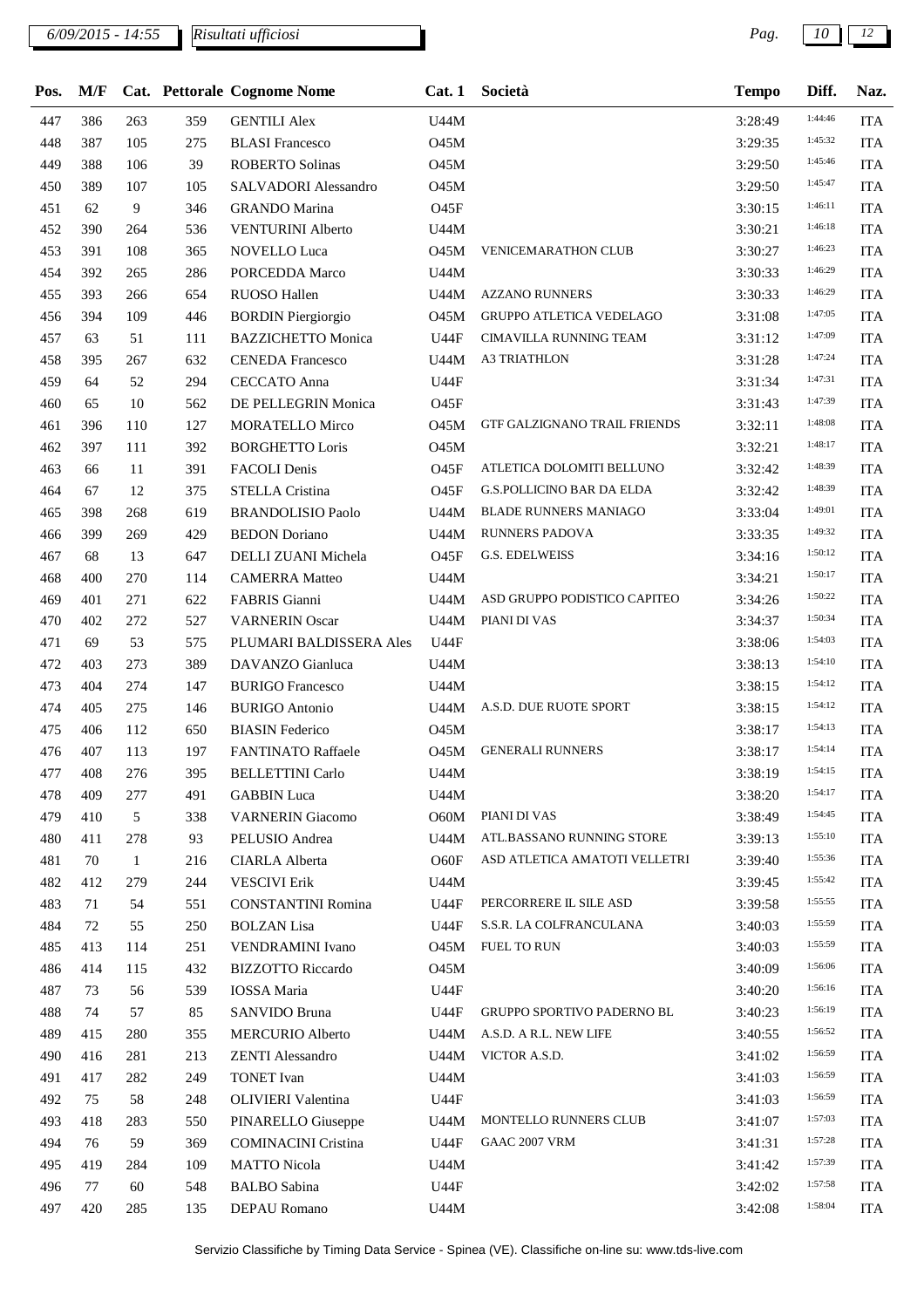| Pos. | M/F |        |     | Cat. Pettorale Cognome Nome       | Cat.1       | Società                         | <b>Tempo</b> | Diff.   | Naz.       |
|------|-----|--------|-----|-----------------------------------|-------------|---------------------------------|--------------|---------|------------|
| 498  | 78  | 61     | 368 | SPREA Eva Maria                   | U44F        | <b>GAAC 2007 VRM</b>            | 3:42:16      | 1:58:13 | <b>ITA</b> |
| 499  | 79  | 62     | 50  | <b>STEFANI Elisa</b>              | U44F        |                                 | 3:43:08      | 1:59:05 | <b>ITA</b> |
| 500  | 80  | 63     | 124 | <b>CORRADI</b> Valentina          | U44F        |                                 | 3:44:30      | 2:00:26 | <b>ITA</b> |
| 501  | 421 | 286    | 600 | <b>DAINESE Roberto</b>            | U44M        |                                 | 3:44:45      | 2:00:42 | <b>ITA</b> |
| 502  | 422 | 287    | 593 | <b>TARRARAN</b> Andrea            | U44M        |                                 | 3:45:20      | 2:01:17 | <b>ITA</b> |
| 503  | 423 | 116    | 229 | <b>RINALDI</b> Sante              | O45M        |                                 | 3:45:23      | 2:01:19 | <b>ITA</b> |
| 504  | 424 | 117    | 481 | <b>GAVAGNIN Sandro</b>            | <b>O45M</b> | ATL. CRAL CREBERG               | 3:45:27      | 2:01:24 | <b>ITA</b> |
| 505  | 425 | 118    | 199 | <b>DIMAI</b> Marco                | <b>O45M</b> |                                 | 3:45:54      | 2:01:50 | <b>ITA</b> |
| 506  | 81  | 14     | 66  | <b>ADAMI</b> Luisa                | O45F        | SULTANA ASSOCIAZIONE SPORT      | 3:46:13      | 2:02:09 | <b>ITA</b> |
| 507  | 82  | 64     | 581 | MINOTTO Elisabetta                | <b>U44F</b> | <b>GALZIGNANO TRAIL FRIENDS</b> | 3:46:44      | 2:02:40 | <b>ITA</b> |
| 508  | 426 | 6      | 142 | <b>MARCATO</b> Angelo             | O60M        | <b>GALZIGNANO TRAIL FRIENDS</b> | 3:46:44      | 2:02:40 | <b>ITA</b> |
| 509  | 427 | 119    | 262 | <b>MERLO</b> Enrico               | <b>O45M</b> | ATL.MIRAFIORI                   | 3:47:53      | 2:03:49 | <b>ITA</b> |
| 510  | 83  | 2      | 325 | MARTINA Biancamaria               | O60F        | G.S. VALGEROLA CIAPPARELLI      | 3:48:16      | 2:04:13 | <b>ITA</b> |
| 511  | 428 | 120    | 439 | <b>VELLANDI Emilio</b>            | <b>O45M</b> | <b>TREVISATLETICA</b>           | 3:48:24      | 2:04:20 | <b>ITA</b> |
| 512  | 429 | 288    | 126 | PANIZZOLO Diego                   | U44M        | <b>ESTROTANGO</b>               | 3:48:50      | 2:04:46 | <b>ITA</b> |
| 513  | 430 | 289    | 128 | <b>ZUIN</b> Costantino            | U44M        | <b>ESTROTANGO</b>               | 3:48:50      | 2:04:47 | <b>ITA</b> |
| 514  | 431 | 290    | 60  | PIRAZZINI Federico                | U44M        |                                 | 3:48:54      | 2:04:50 | <b>ITA</b> |
| 515  | 432 | 291    | 57  | <b>DOTTOR</b> Andrea              | U44M        | ATLETICA SILCA CONEGLIANO       | 3:49:23      | 2:05:20 | <b>ITA</b> |
| 516  | 84  | 65     | 31  | OLIVIERI Camilla                  | <b>U44F</b> |                                 | 3:49:36      | 2:05:32 | <b>ITA</b> |
| 517  | 433 | 292    | 32  | <b>PARI Michele</b>               | U44M        |                                 | 3:49:36      | 2:05:32 | <b>ITA</b> |
| 518  | 85  | 15     | 150 | PIAIA Tatiana                     | O45F        | ATLETICA VITTORIO VENETO        | 3:50:18      | 2:06:14 | <b>ITA</b> |
| 519  | 434 | 293    |     | ZANIN Giovanni                    | <b>U44M</b> |                                 |              | 2:07:00 | <b>ITA</b> |
|      |     |        | 115 |                                   |             |                                 | 3:51:03      | 2:07:00 |            |
| 520  | 86  | 66     | 411 | <b>CARRETTA Paola</b>             | U44F        | ASD SCARPE BIANCHE              | 3:51:04      | 2:08:13 | <b>ITA</b> |
| 521  | 87  | 67     | 274 | <b>TORTORELLA Sarah</b>           | <b>U44F</b> | BREMA RUNNING TEAM              | 3:52:16      | 2:08:13 | <b>ITA</b> |
| 522  | 435 | 294    | 621 | <b>BARBATO</b> Davide             | <b>U44M</b> |                                 | 3:52:16      | 2:08:17 | <b>ITA</b> |
| 523  | 88  | 16     | 89  | <b>BERNARDI</b> Monica            | O45F        | CAI CIM SAG TRIESTE             | 3:52:21      | 2:09:17 | <b>ITA</b> |
| 524  | 436 | 121    | 623 | <b>BALDIN Paolo</b>               | O45M        |                                 | 3:53:21      |         | <b>ITA</b> |
| 525  | 437 | 295    | 455 | MAZZORANA Massimo                 | <b>U44M</b> | <b>ICAB BOLZANO</b>             | 3:53:49      | 2:09:46 | <b>ITA</b> |
| 526  | 89  | 68     | 456 | <b>WINKLER Paola</b>              | <b>U44F</b> | <b>ICAB BOLZANO</b>             | 3:53:49      | 2:09:46 | <b>ITA</b> |
| 527  | 438 | $\tau$ | 61  | <b>FARINA Pio</b>                 | O60M        |                                 | 3:54:39      | 2:10:36 | <b>ITA</b> |
| 528  | 439 | 122    | 631 | <b>BRUFFATO Roberto</b>           | 045M        |                                 | 3:55:09      | 2:11:05 | <b>ITA</b> |
| 529  | 440 | 123    | 630 | PUPPATO Gianfranco                | <b>O45M</b> |                                 | 3:55:09      | 2:11:05 | <b>ITA</b> |
| 530  | 441 | 296    | 261 | <b>GALLIMBERTI Francesco</b>      | U44M        | <b>FIGHT CLUB</b>               | 3:55:21      | 2:11:18 | <b>ITA</b> |
| 531  | 442 | 297    | 381 | DEL BEN Gianni                    | U44M        |                                 | 3:55:31      | 2:11:28 | <b>ITA</b> |
| 532  | 443 | 298    | 646 | SPANDRI Giovanni                  | U44M        |                                 | 3:55:35      | 2:11:32 | <b>ITA</b> |
| 533  | 90  | 69     | 130 | SALVIATI Alessia                  | <b>U44F</b> | POLISPORTIVA VENEZIA TRIATHLON  | 3:57:34      | 2:13:31 | <b>ITA</b> |
| 534  | 444 | 299    | 382 | PELOSO Giulio                     | U44M        |                                 | 3:57:41      | 2:13:37 | <b>ITA</b> |
| 535  | 91  | 17     | 302 | <b>BERTAZZO Rosanna</b>           | O45F        |                                 | 3:58:14      | 2:14:10 | <b>ITA</b> |
| 536  | 445 | 124    | 301 | MICHELOTTO Stefano                | <b>O45M</b> |                                 | 3:58:14      | 2:14:11 | <b>ITA</b> |
| 537  | 446 | 125    | 141 | <b>MOTTES Giacomo</b>             | <b>O45M</b> | ATLETICA AGORDINA               | 3:58:28      | 2:14:25 | <b>ITA</b> |
| 538  | 447 | 126    | 77  | FRANCESCATO Andrea                | 045M        | ASV GHERDEINA RUNNERS           | 3:59:21      | 2:15:18 | <b>ITA</b> |
| 539  | 448 | 300    | 118 | <b>CADAMURO</b> Alessio           | U44M        | A.S.D. POLISPORTIVA FOSSALTINA  | 3:59:21      | 2:15:18 | <b>ITA</b> |
| 540  | 449 | 301    | 611 | <b>ALLOIS Claudio</b>             | U44M        |                                 | 4:00:44      | 2:16:41 | <b>ITA</b> |
| 541  | 450 | 302    | 610 | <b>ALLOIS Marco</b>               | U44M        |                                 | 4:00:44      | 2:16:41 | <b>ITA</b> |
| 542  | 92  | 70     | 464 | SOLIGO Michela                    | U44F        | ASD PERCORRERE IL SILE          | 4:00:58      | 2:16:54 | <b>ITA</b> |
| 543  | 93  | 18     | 201 | VOLPATO Mariapaola                | O45F        | <b>GTF</b>                      | 4:03:23      | 2:19:20 | <b>ITA</b> |
| 544  | 451 | 127    | 613 | <b>TOMA Franco</b>                | <b>O45M</b> |                                 | 4:03:24      | 2:19:20 | <b>ITA</b> |
| 545  | 94  | 71     | 569 | <b>SCHIAVO LENA Laura</b>         | U44F        | PERCORRERE IL SILE              | 4:03:28      | 2:19:24 | <b>ITA</b> |
| 546  | 95  | 72     | 454 | <b>TRAMET Michela</b>             | <b>U44F</b> | CIMAVILLA RUNNING TEAM          | 4:05:54      | 2:21:51 | <b>ITA</b> |
| 547  | 452 | 303    | 450 | <b>GIARDINI</b> Stefano           | U44M        |                                 | 4:06:52      | 2:22:49 | <b>ITA</b> |
| 548  | 96  | 73     | 451 | <b>ANTONELLINI Angela Cristin</b> | U44F        |                                 | 4:06:52      | 2:22:49 | <b>ITA</b> |